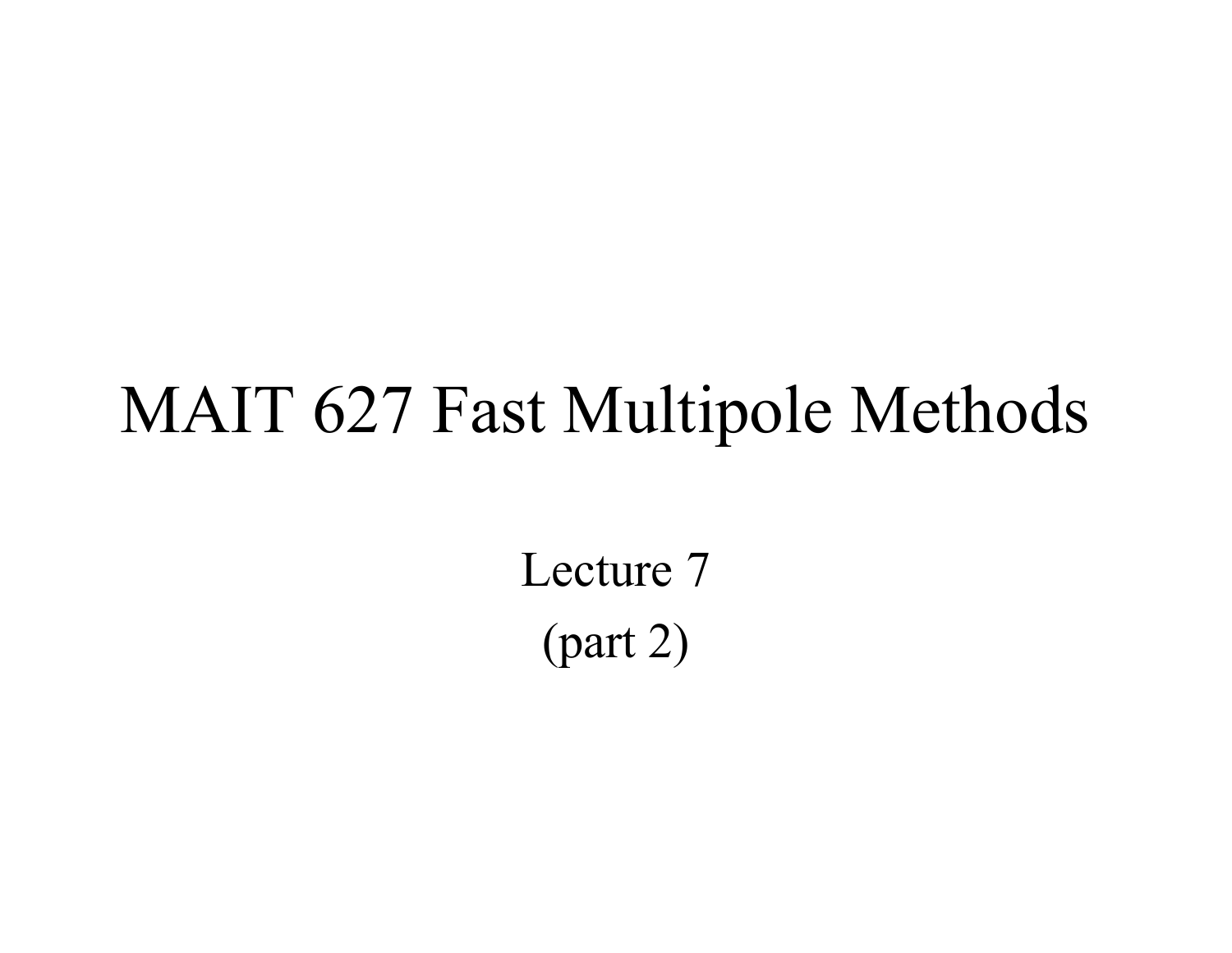# Outline

- Results of the MLFMM tests
	- –Itemized Asymptotic Complexity of the MLFMM;
	- –Optimization of the Grouping (Clustering) Parameter;
	- Regular mesh;
	- Random distributions.
- Neighborhoods and Dimensionality in MLFMM
	- –Domains of Expansion Validity;
	- –Domains of Translation Validity;
	- –Neighborhood Increase Technique.
- Evaluation of the FMM Error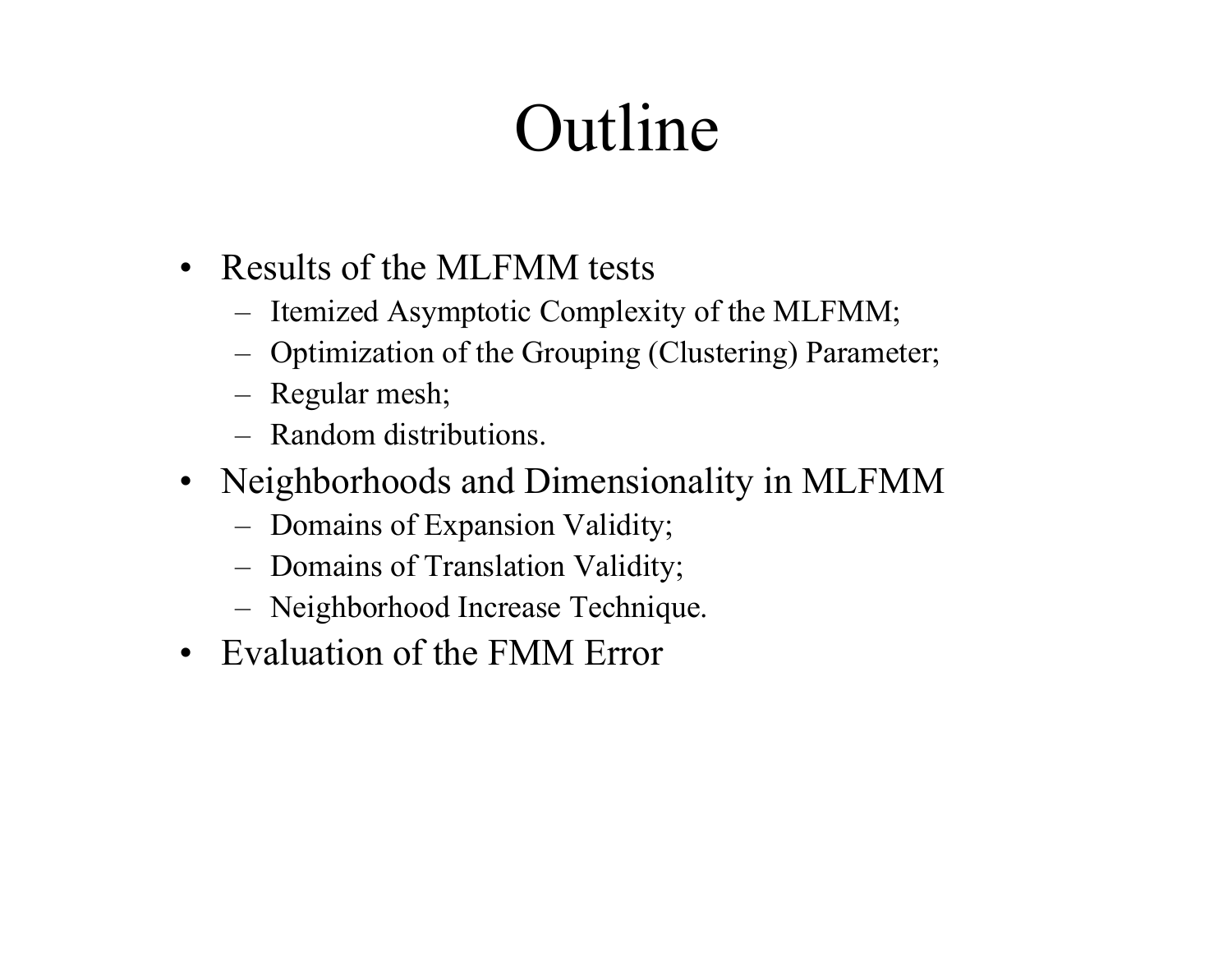# Itemized Cost of MLFMM

Regular mesh:<br> $N = 2^{L*d}$ ,  $s = 2^{L sd}$ ,  $L = L_{max} = L_* - L_s$ . Assume that all translation costs are the same,  $CostUpward_1 = NCostExpansion(P) = O(NP)$ . *CostTranslation* (*P* )  $CostUpward_2 = 2^d (2^{(L-1)d} + 2^{(L-2)d} + ... + 2^{2d}) CostSS(P)$  $\frac{2^d}{2^d-1} (2^{Ld}-1) CostSS(P) \sim \frac{N}{s} CostSS(P)$  $CostDownward_1 \leq P_4(d) (2^{2d} + ... + 2^{Ld}) CostSR(P) \sim P_4(d) \frac{N}{s} C \frac{1}{s}$ CostDownward<sub>2</sub> =  $2^d (2^{2d} + ... + 2^{(L-1)d}) CostRR(P) \sim \frac{N}{s} CostRR(P),$ CostEvaluation =  $M(P_2(d) sCostFunc + P)$ . Powers of  $\mathrm{E}_4$ and  $\mathrm{E}_\mathrm{2}$  neighborhoods

CostMLFMM =  $(M+N)P + (P_4(d)+2)\frac{N}{s}CostTranslation(P) + P_2(d)sMCostFunc$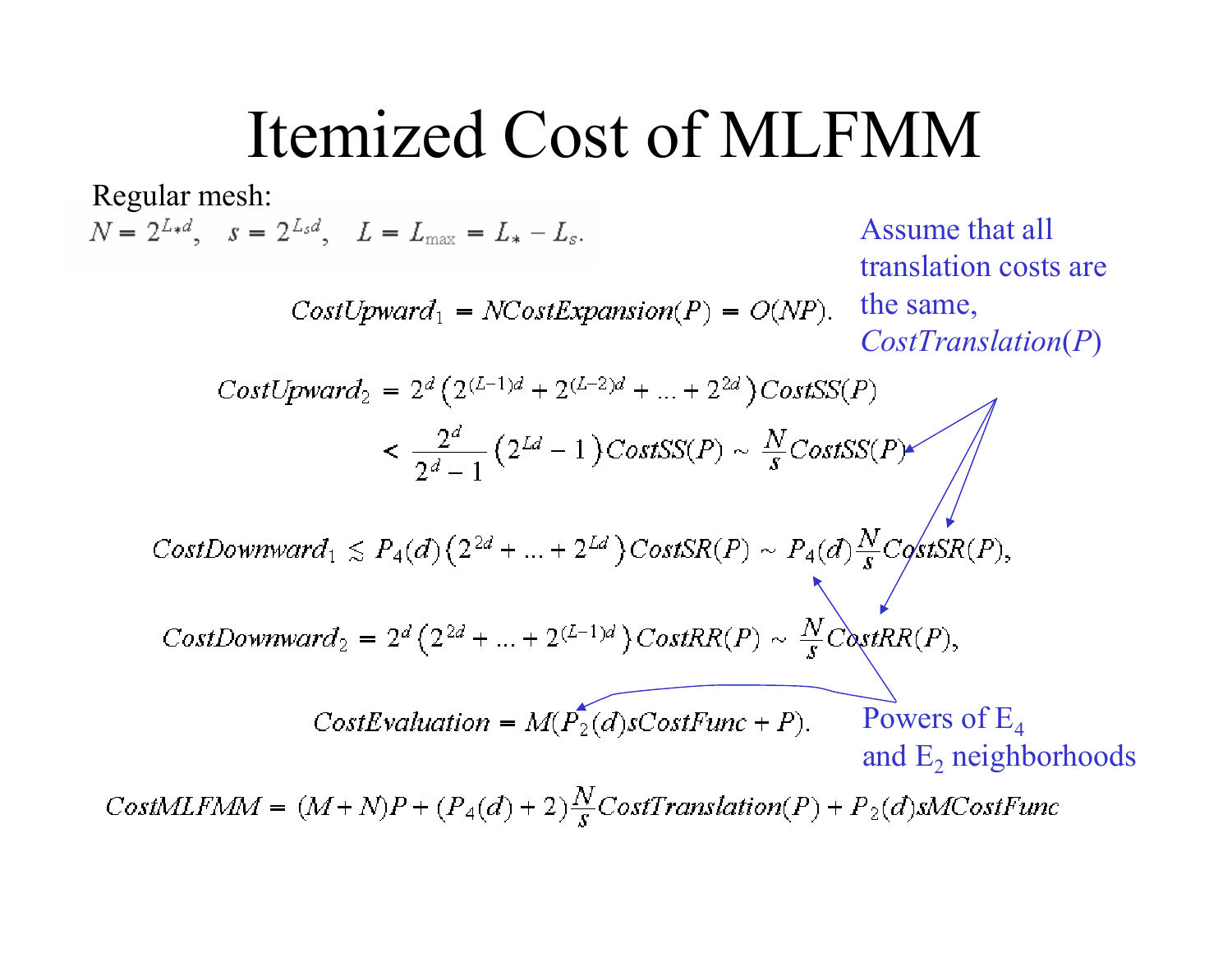#### **Optimization of the Grouping Parameter**



CostMLFMM =  $(M+N)P + (P_4(d)+2)\frac{N}{s}CostTranslation(P) + P_2(d)sMCostFunc$ 

$$
\frac{\partial CostMLFMM}{\partial s} = -(P_4(d) + 2)\frac{N}{s^2}CostTranslation(P) + P_2(d)MCostFunc = 0
$$

$$
s_{opt} = \left[\frac{N(P_4(d) + 2)CostTranslation(P)}{MP_2(d)CostFunc}\right]^{1/2}.
$$

CostMLFM $M_{opt} = (M+N)P + 2[MN(P_4(d) + 2)P_2(d)CostTransformation(P)CostFunc]^{1/2}$ .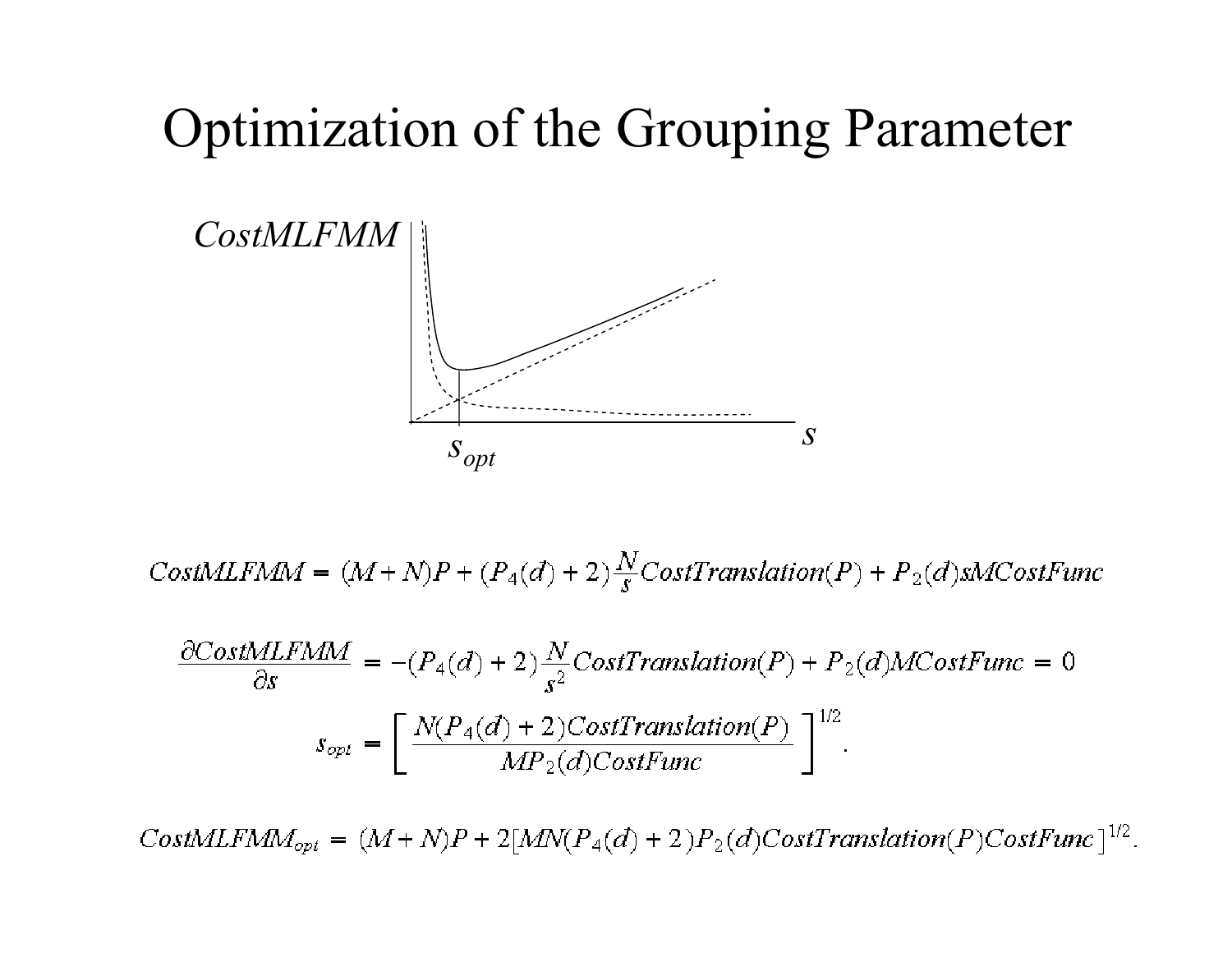## **Optimization of the Grouping Parameter** (Example)

 $s_{opt} = \left[ \frac{N(P_4(d) + 2)CostTranslation(P)}{MP_2(d) CostFunc} \right]^{1/2}.$ 

CostMLFM $M_{opt} = (M+N)P + 2[MN(P_4(d) + 2)P_2(d)CostTransformation(P)CostFunc]^{1/2}$ .

Example:

$$
N = M, \quad P_4(d) = 3^d (2^d - 1), \quad P_2(d) = 3^d,
$$
  
CostTranslation $(P) = P^2$ , CostFunc = 1  

$$
s_{opt} \sim 2^{d/2} P; \quad CostMLFMM_{opt} \sim 2NP(1 + 3^d 2^{d/2})
$$
  
For  $d = 2$ ,  $P = 10$ ,  $s_{opt} \sim 38$ , CostMLFMM\_{opt} \sim 38NP = 380N.

If non-optimized,

$$
s = 1; \quad CostMLFMM \quad \sim NP(2 + 3^d 2^d P)
$$

For  $d = 2$ ,  $P = 10$ ,  $s = 1$ ,  $CostMLFMM \sim 360NP = 3600N$ .

In this example optimization results in about 10 times savings!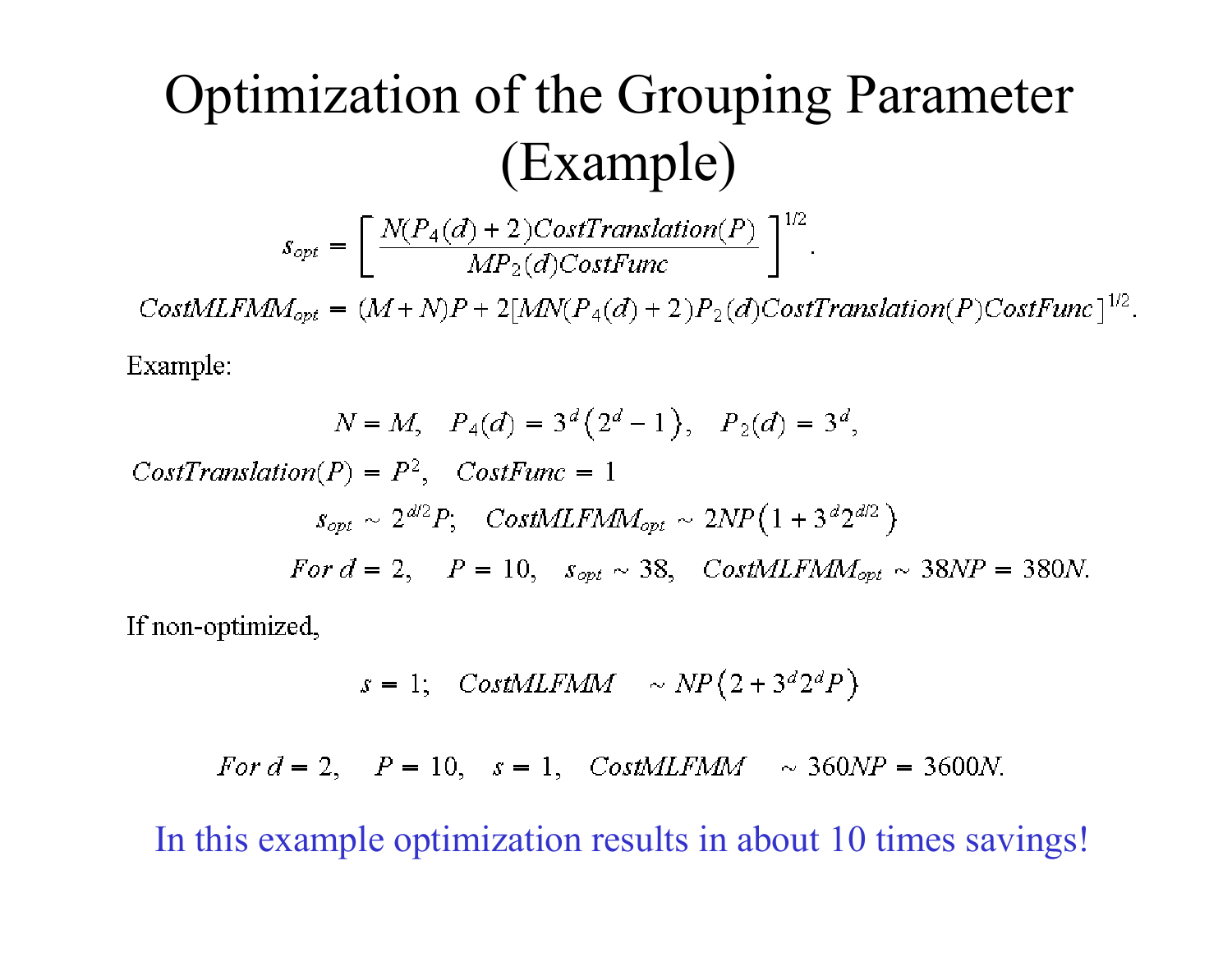# Some Numerical Experiments with MLFMM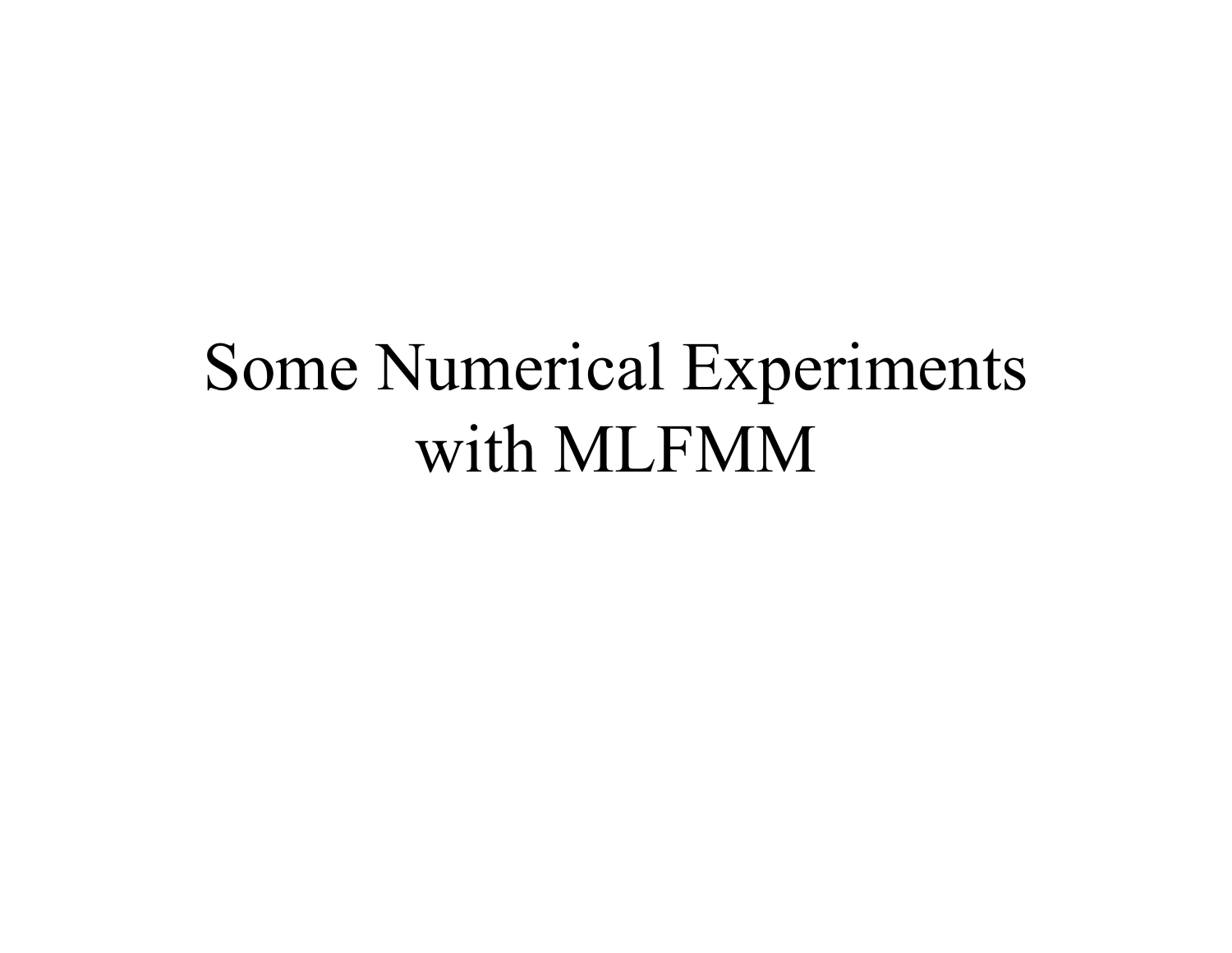# Regular Mesh,  $N = M$ .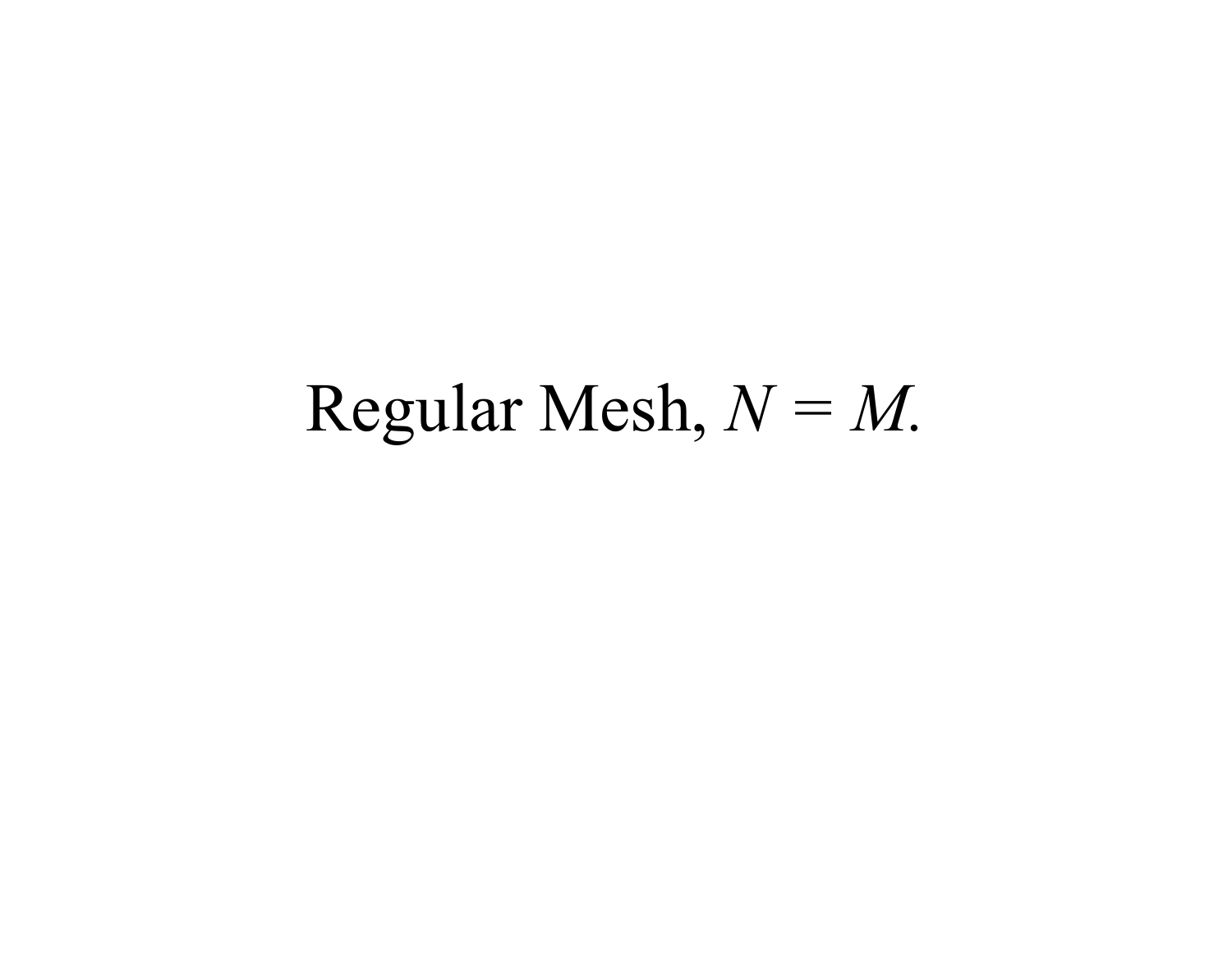### Error Test. FMM vs Middleman.

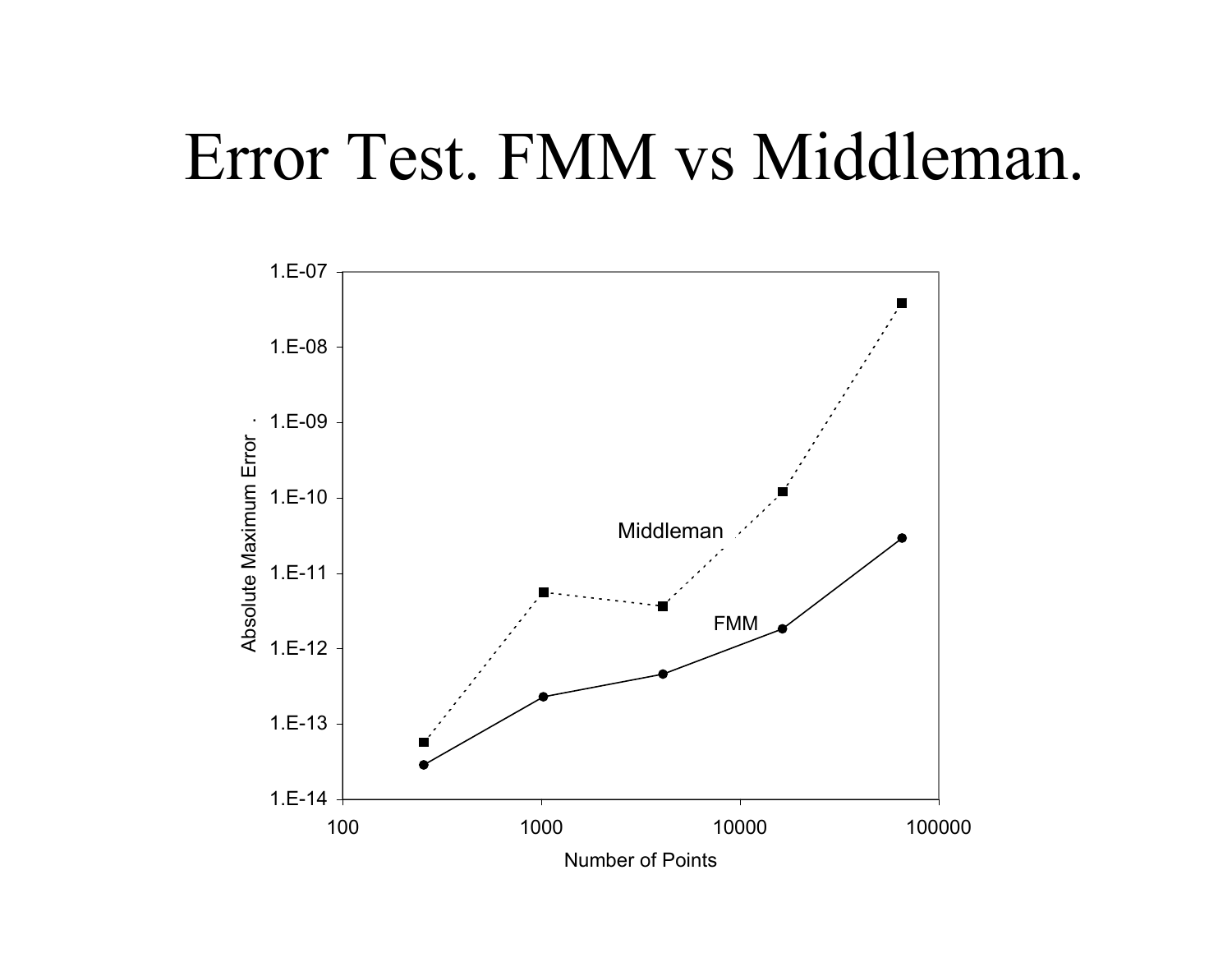#### Test with Varying Grouping Parameter.

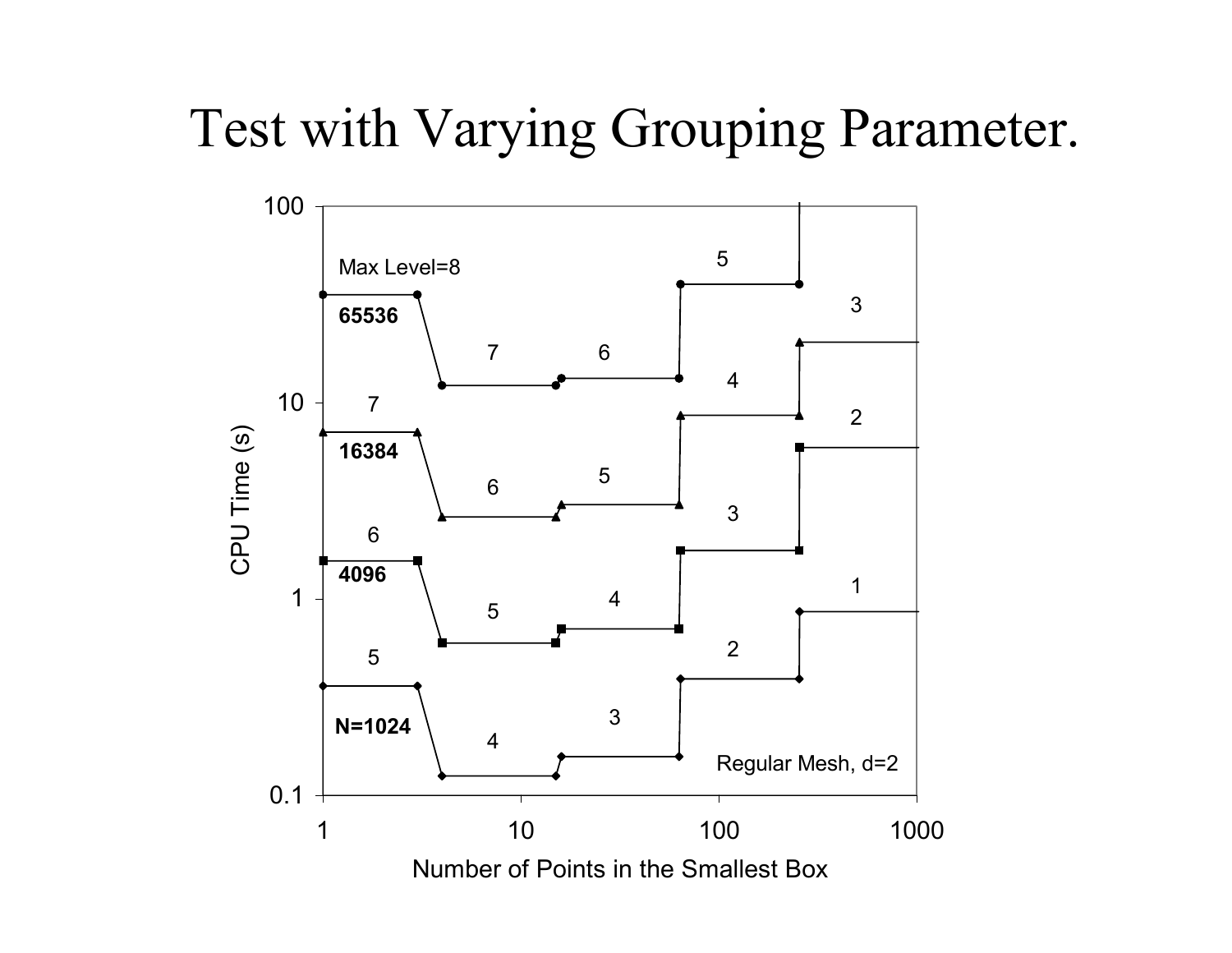#### Test with Varying N.

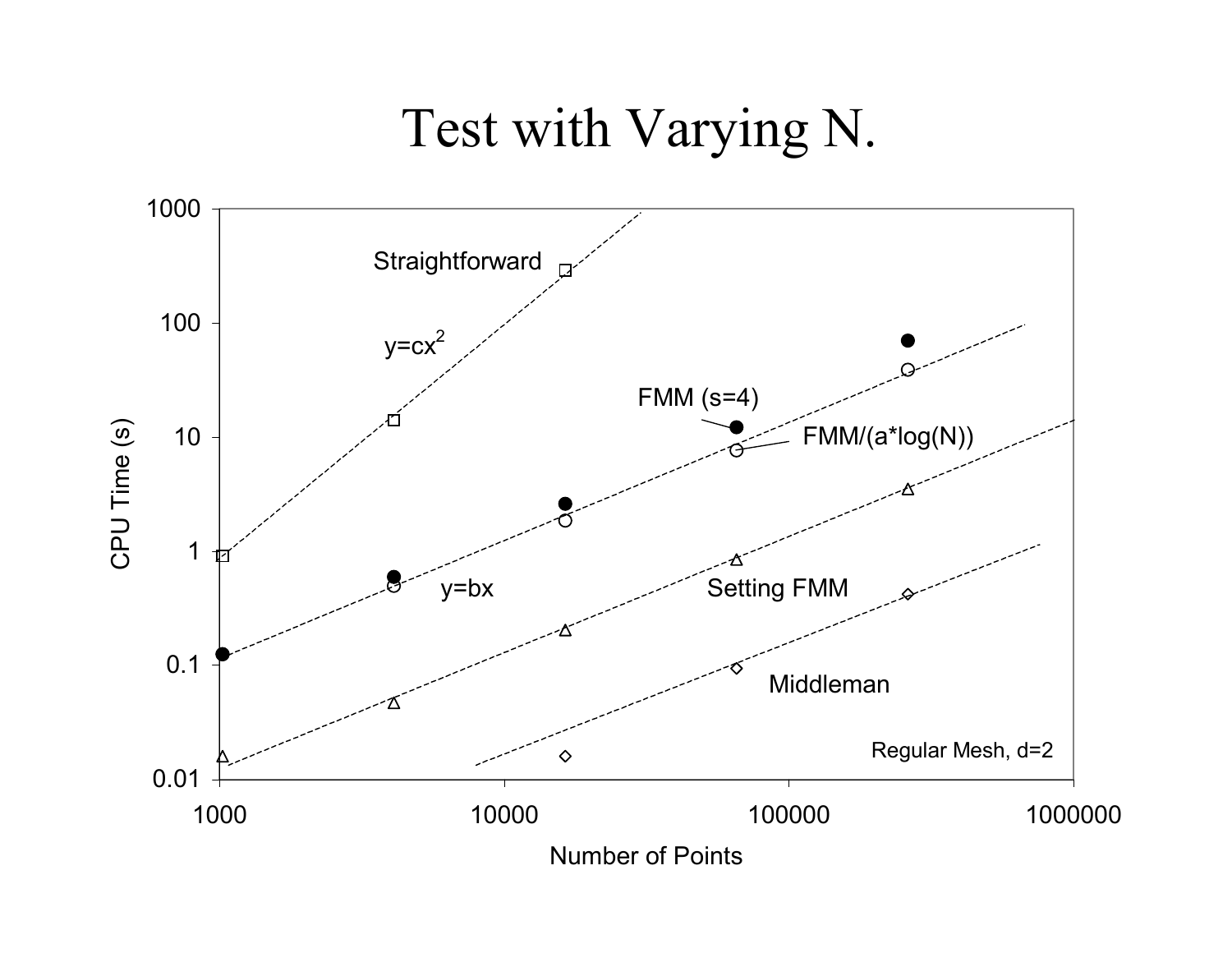# Looks like the MLFMM complexity is  $O(NlogN)$ ?

CostMLFMM =  $(M+N)P + (P_4(d)+2)\frac{N}{s}CostTranslation(P) + P_2(d)sMCostFunc,$ 

 $CostTranslation(P) = PureCostTranslation(P) + \beta \log N$ .

$$
s_{opt} = \left[ \frac{N(P_4(d) + 2)(PureCost Translation(P) + \beta \log N)}{MP_2(d)CostFunc} \right]^{1/2}
$$

 $CostMLFMM_{opt} \sim (M+N)P + [MN(C+\log N)]^{1/2}$ 

Asymptotic Complexity of the optimized MLFMM at  $M \sim N$  is

 $CostMLFMM_{opt} = O(N \log^{1/2} N)$ 

Asymptotic Complexity of non-optimized MLFMM at  $M \sim N$  is

 $CostMLFMM_{opt} = O(N \log N)$ 

To have this asymptotics realized one may need incredibly large  $N$ . For example,

 $P = 5$ ,  $\beta = 1$ ,  $PureCostTranslation(P) = P^2 = 25$ ,  $\log N \sim 25$ ,  $N \sim 2^{25} \sim 3 \cdot 10^7$ ,  $P = 10$ ,  $\beta = 1$ , PureCostTranslation(P) =  $P^2 = 100$ ,  $\log N \sim 100$ ,  $N \sim 2^{100} \sim 10^{60}$ .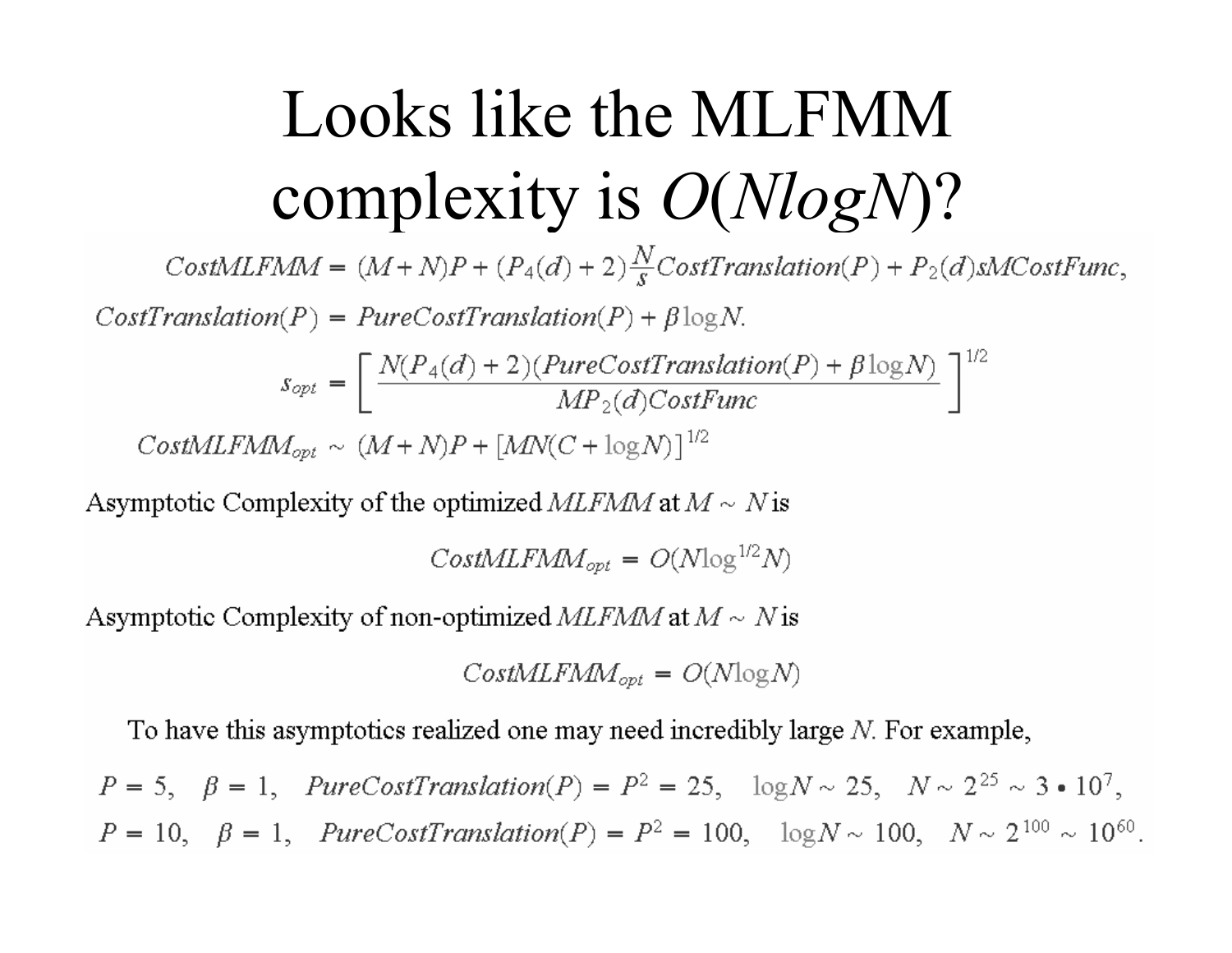# Looks like the MLFMM complexity is *O* (*NlogN*)?

Explanation of log behavior in the numerical example: Translation was very cheap, PureCostTranslation  $\sim$  5, while β was also small (say 0.2-0.5), so some influence of log dependence was observable.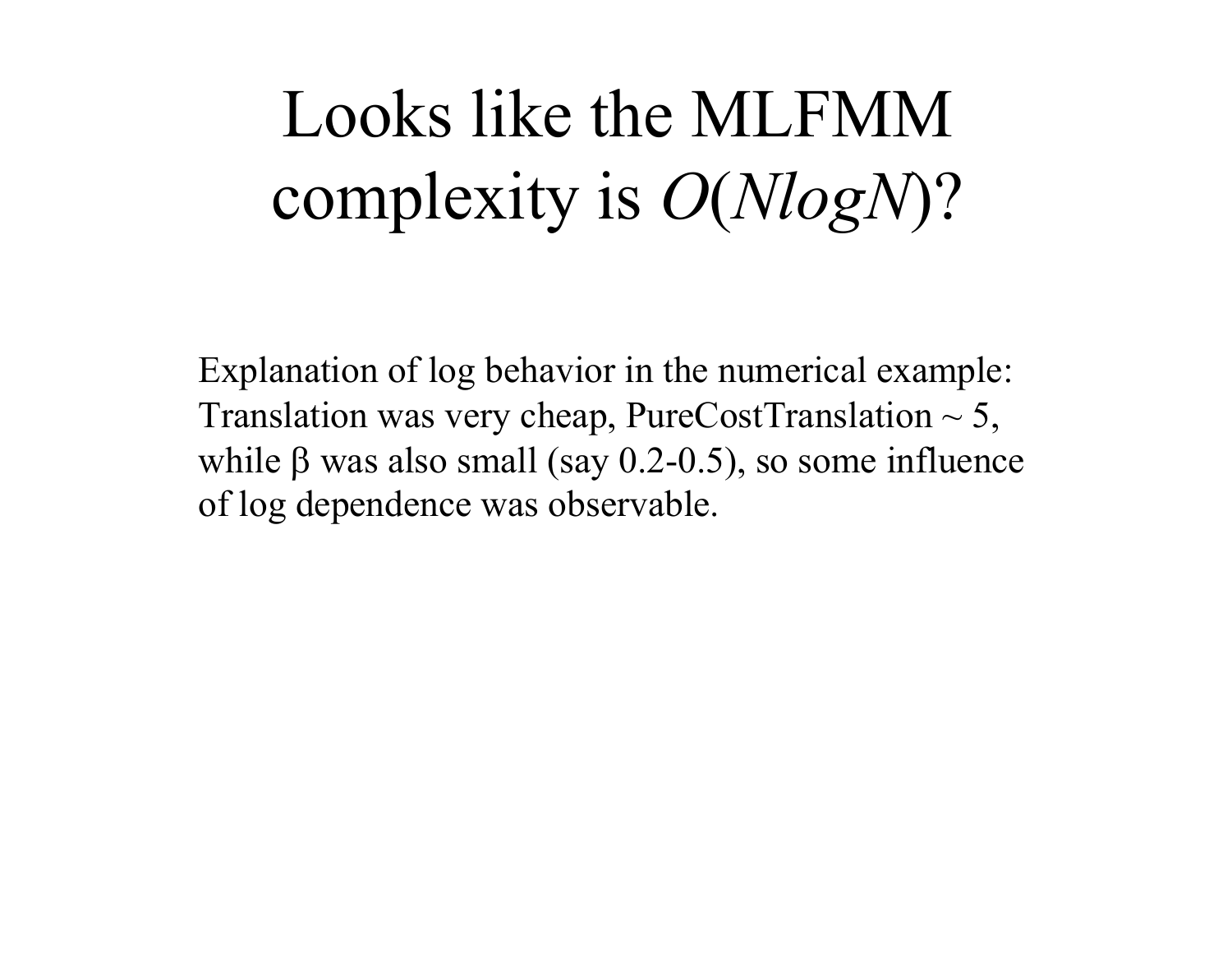#### Test at different translation costs

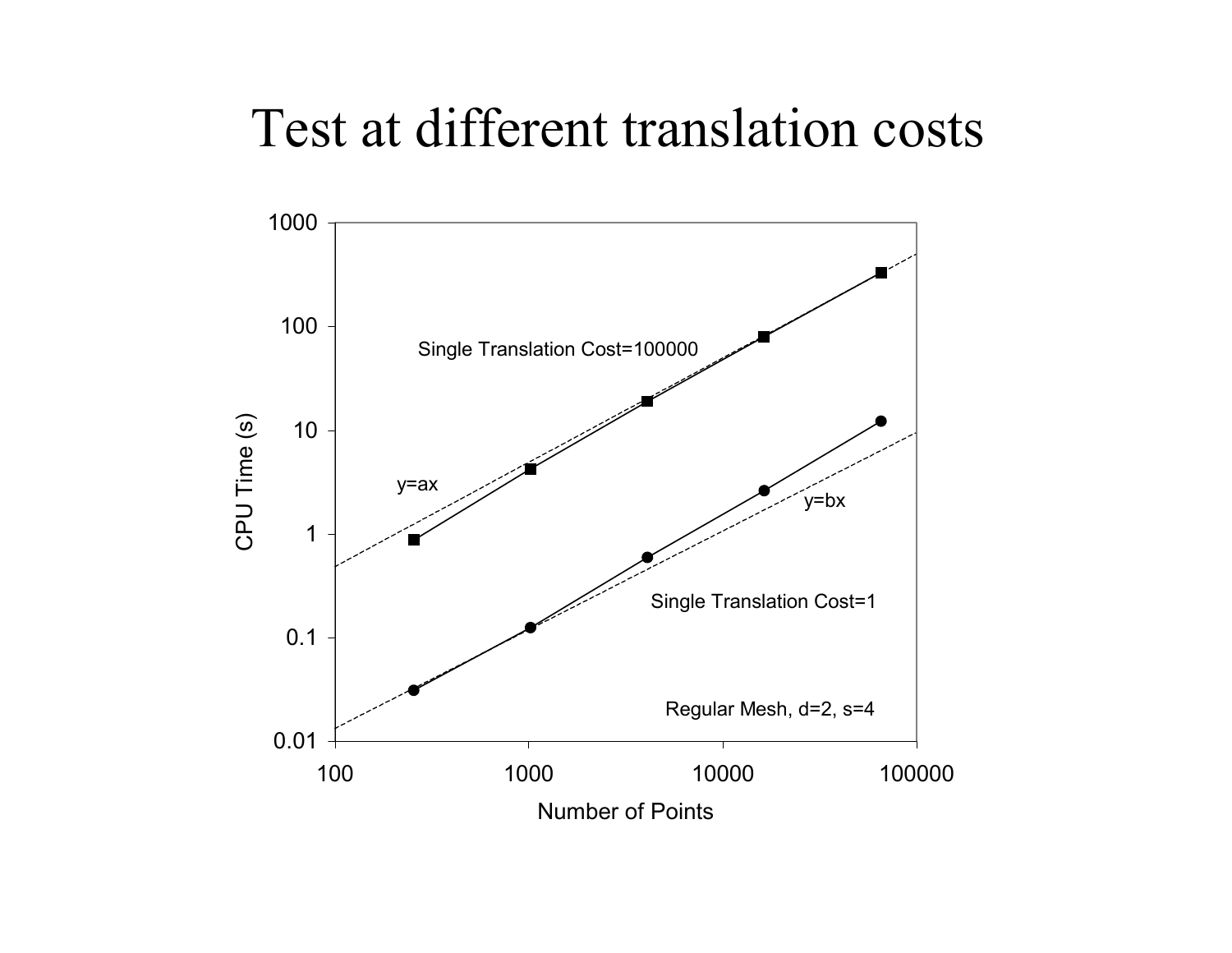#### Test with Varying *TranslationCost* (*P* )



CostMLFMM =  $(M+N)P + (P_4(d)+2)\frac{N}{s}CostTranslation(P) + P_2(d)sMCostFunc,$ CostMLFM $M_{opt} = (M+N)P + 2[MN(P_4(d)+2)P_2(d)Cost Translation(P)CostFunc]^{1/2}$ .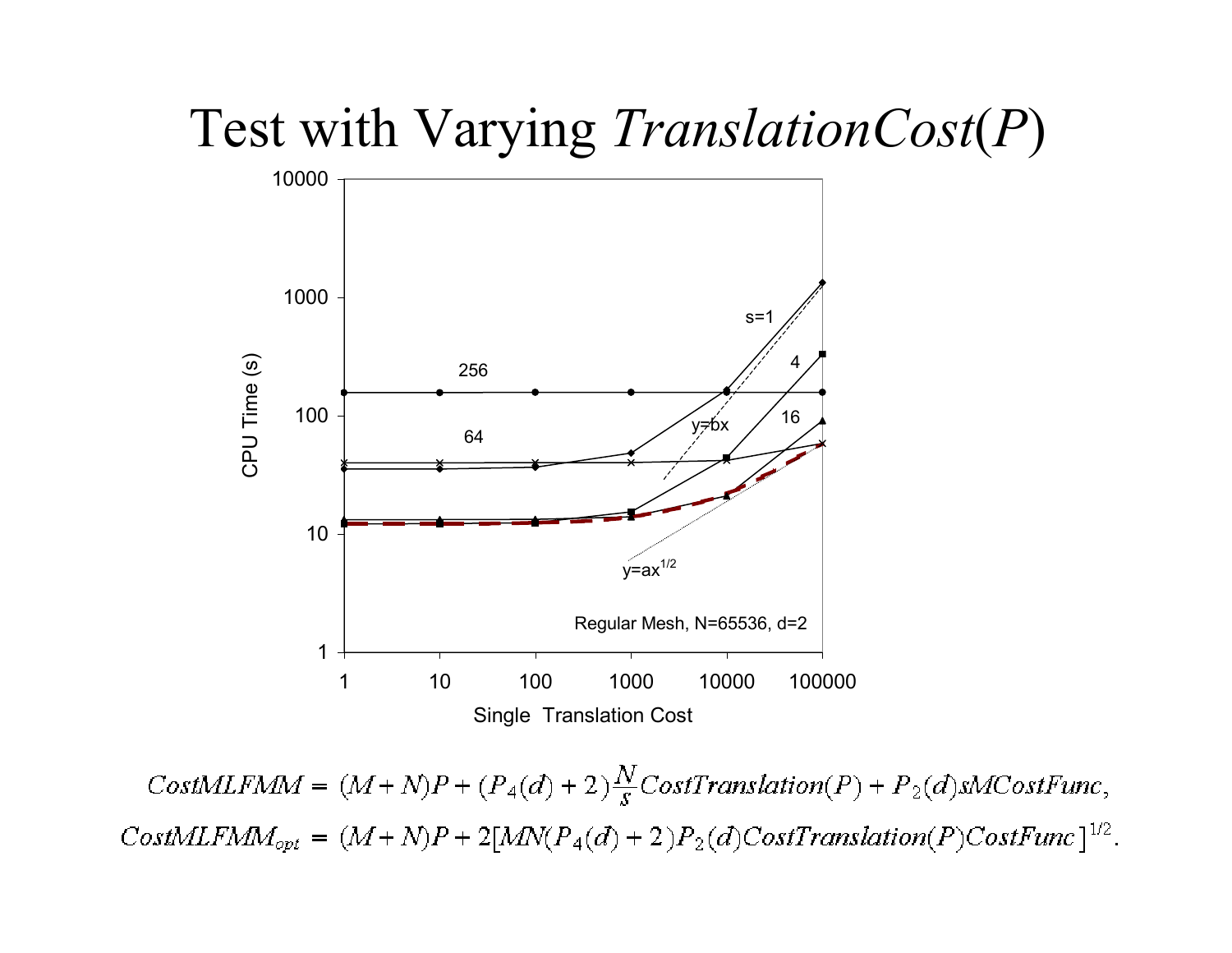#### Test with Varying *TranslationCost* (*P* )

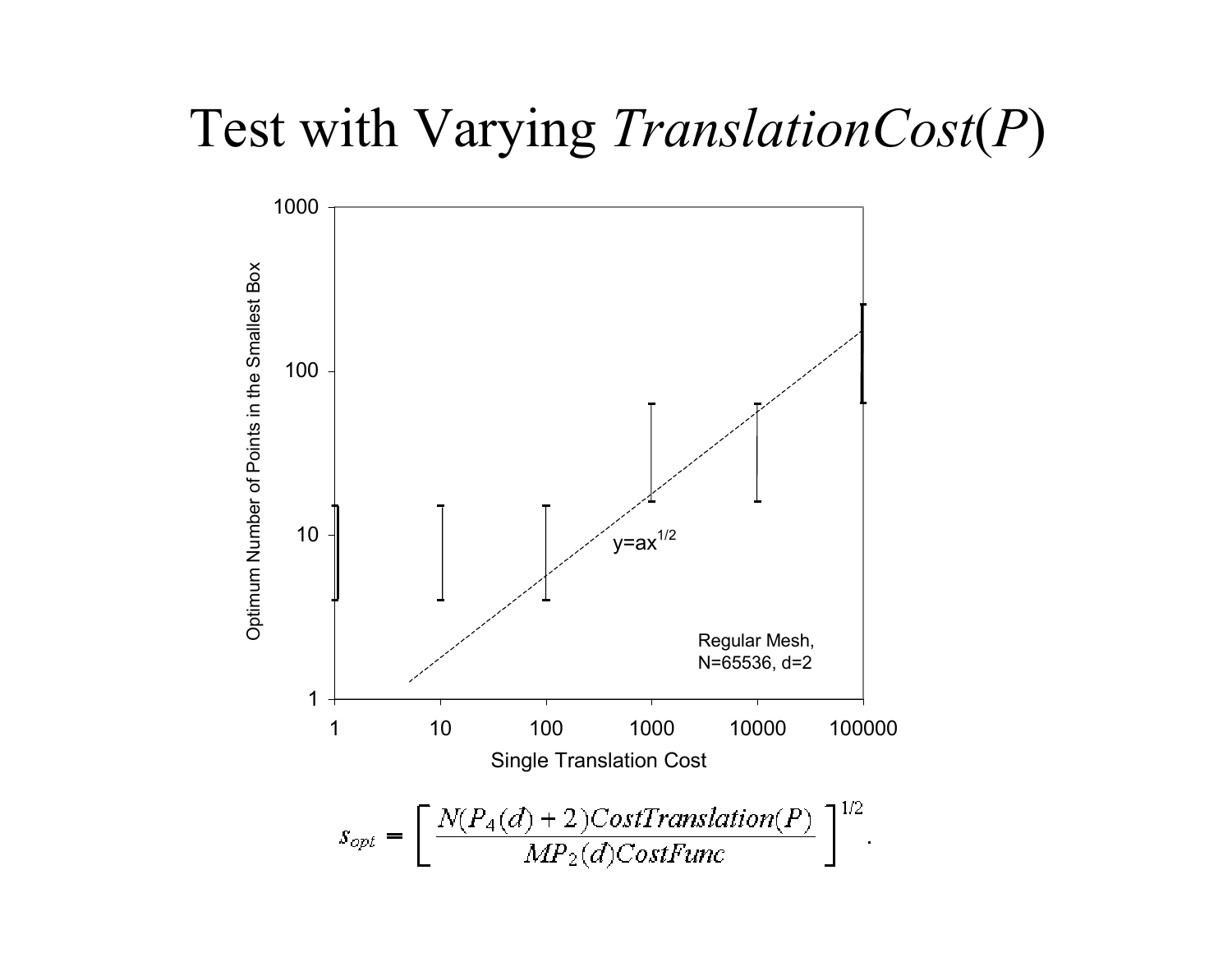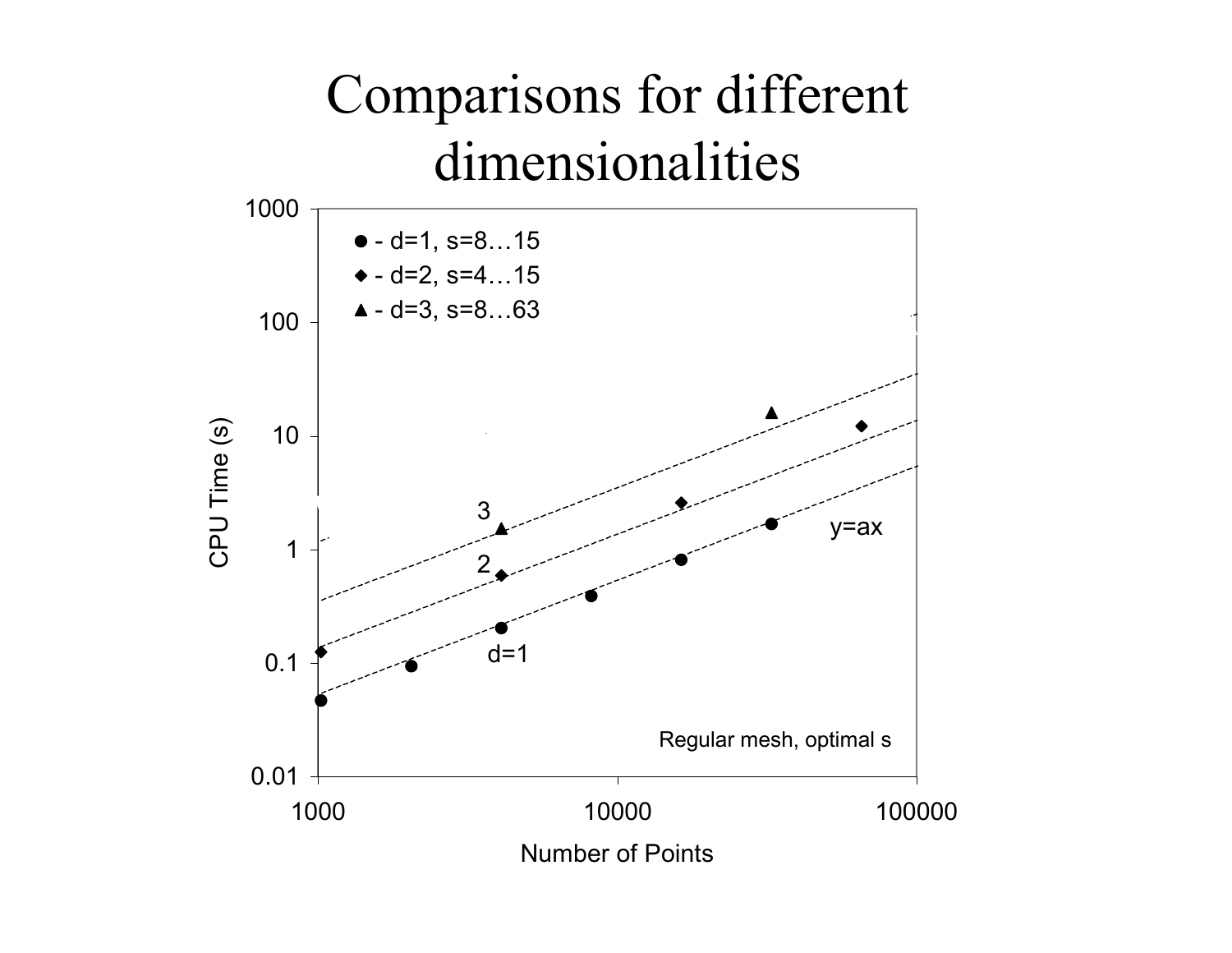# Random Distributions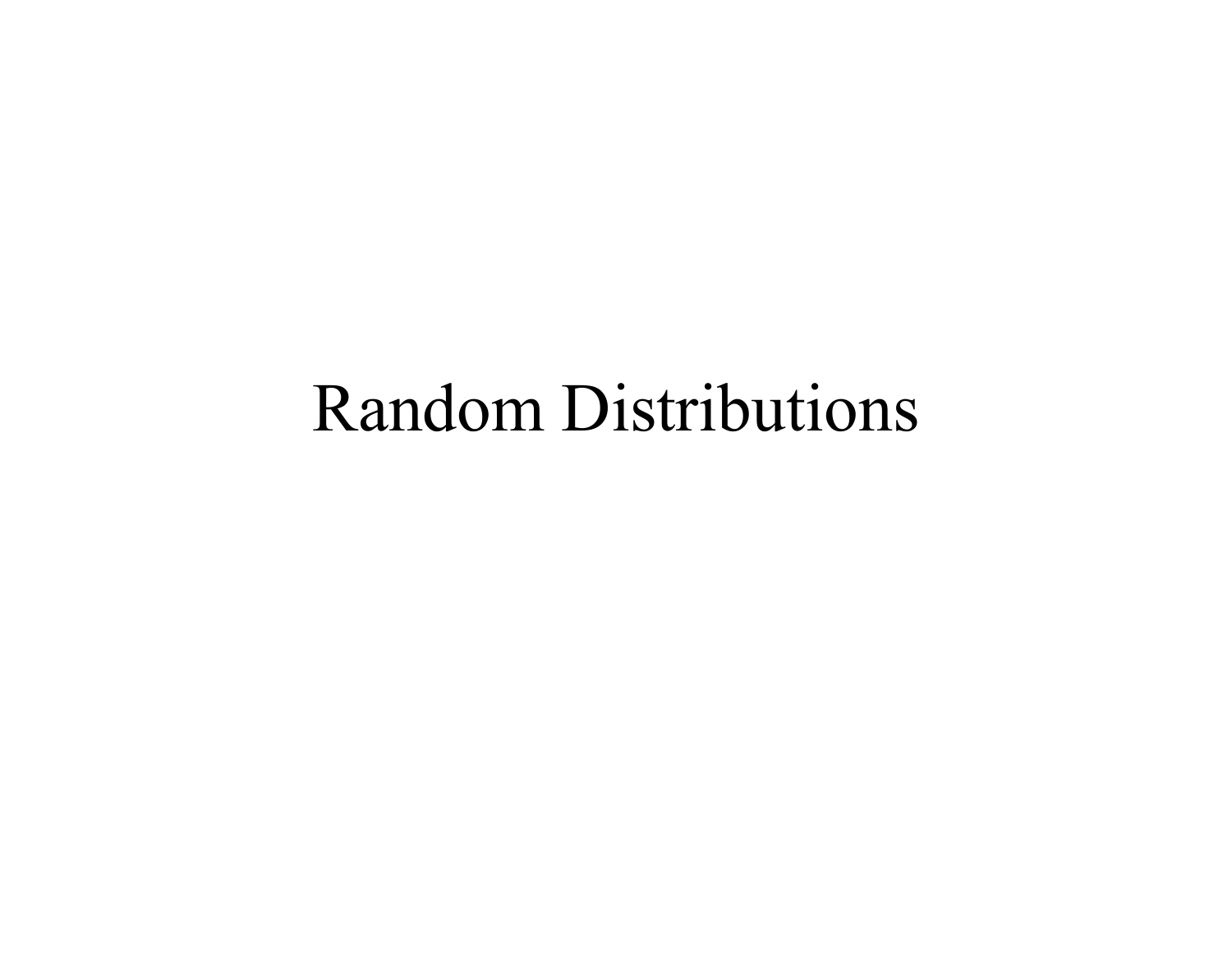### Dependence of CPU Time on the Grouping Parameter, s

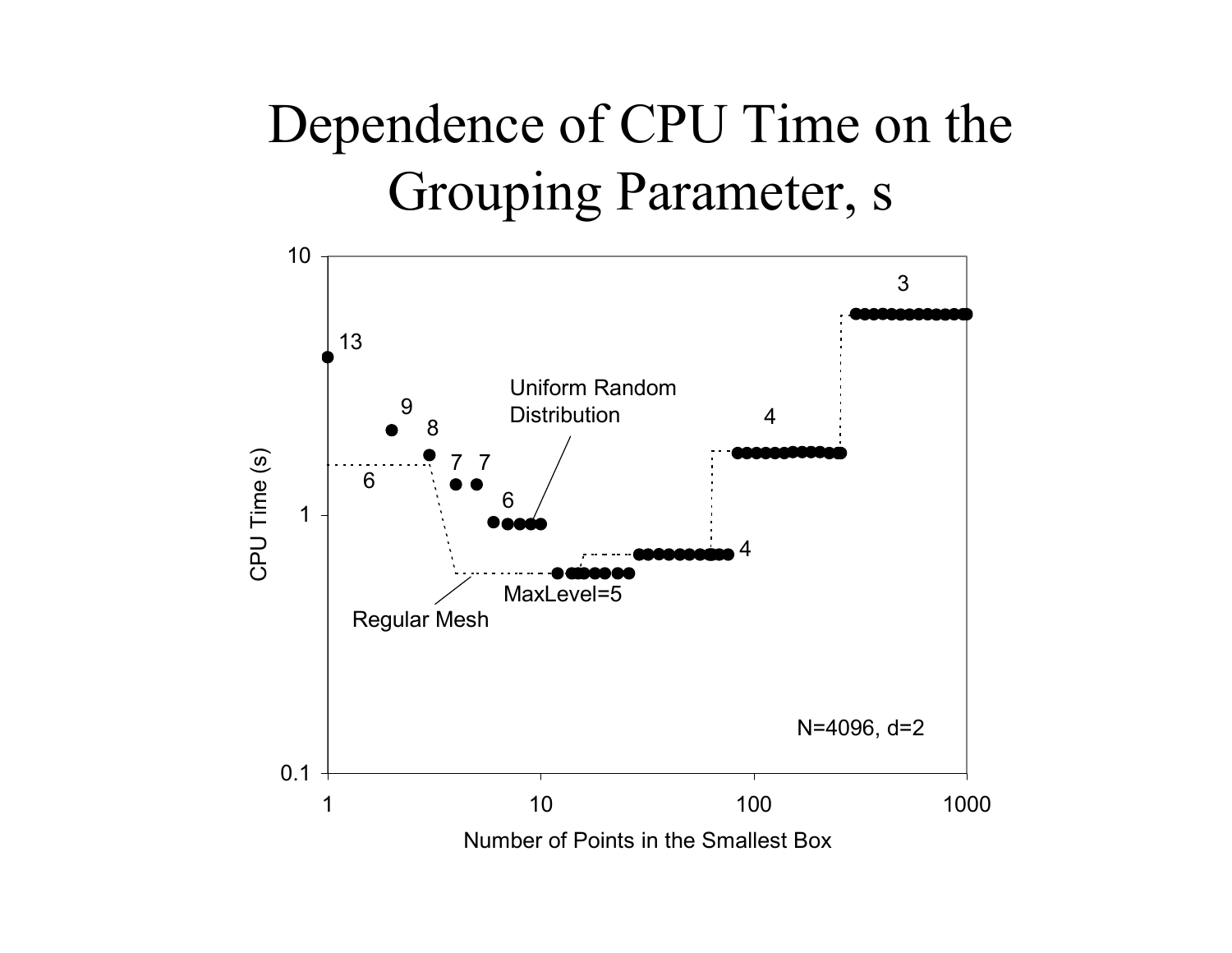### Dependence of CPU Time on the Maximum Space Subdivision Level

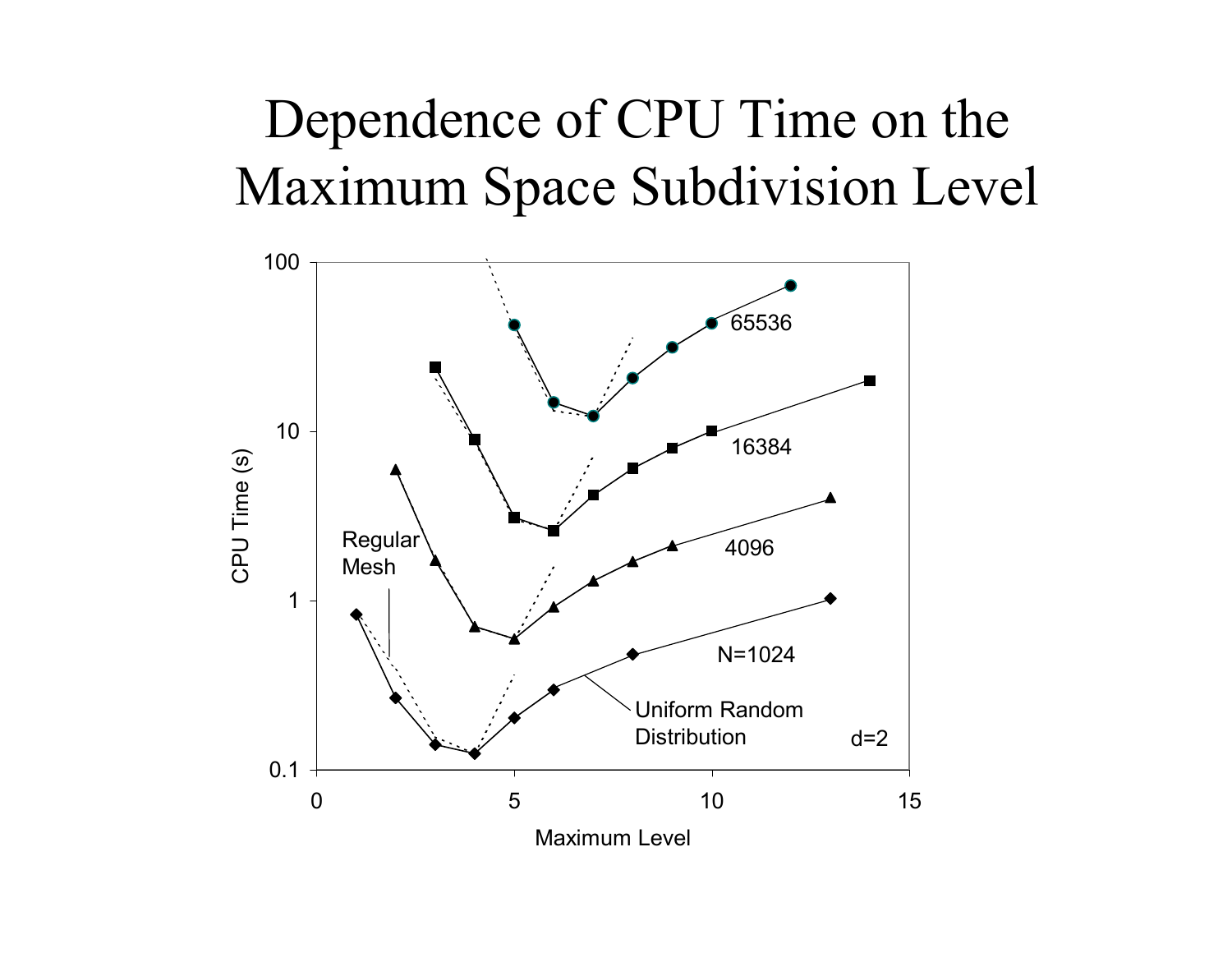#### Dependence of Optimum Max Level on *M*

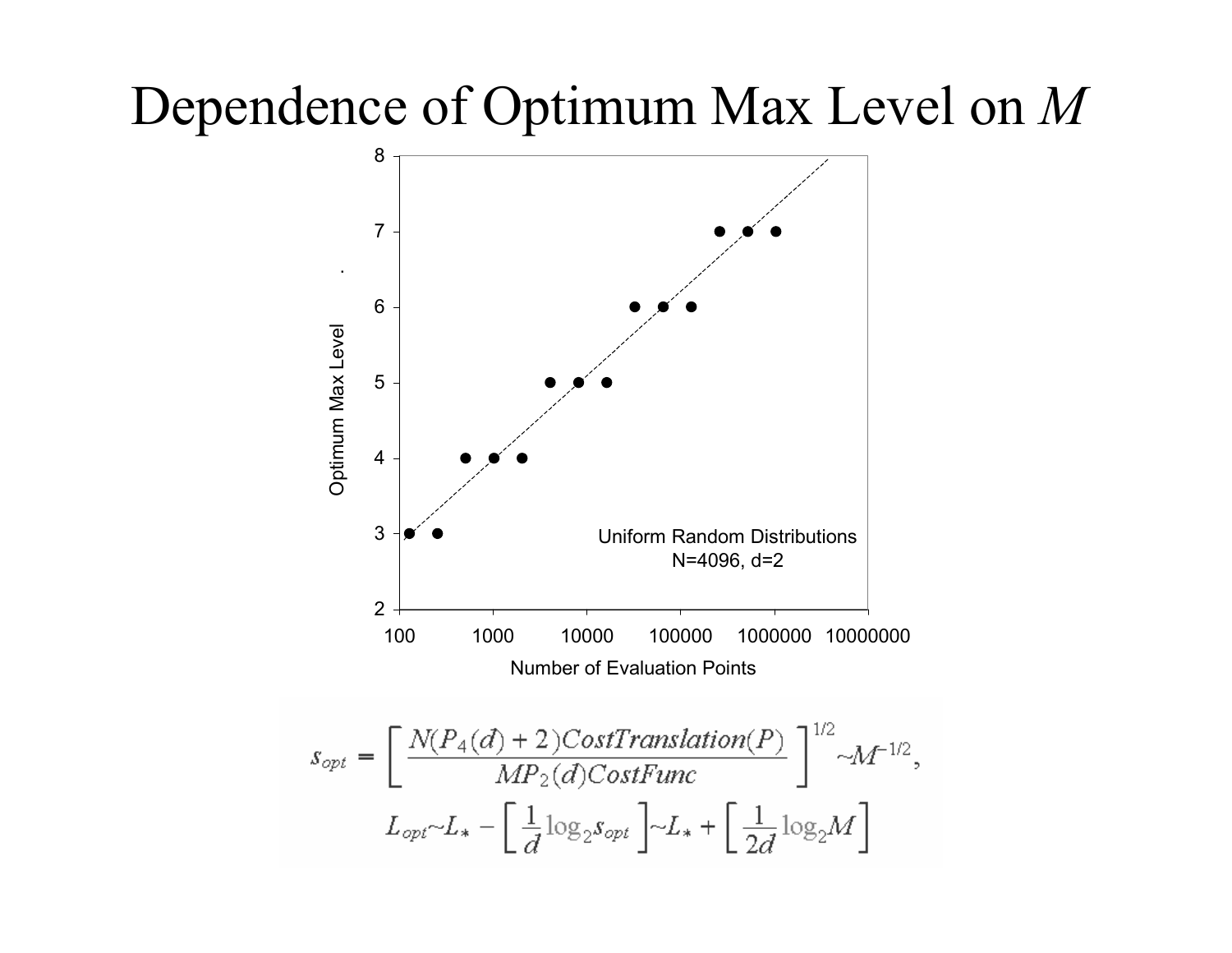# Example of A Non-Uniform Random Distribution

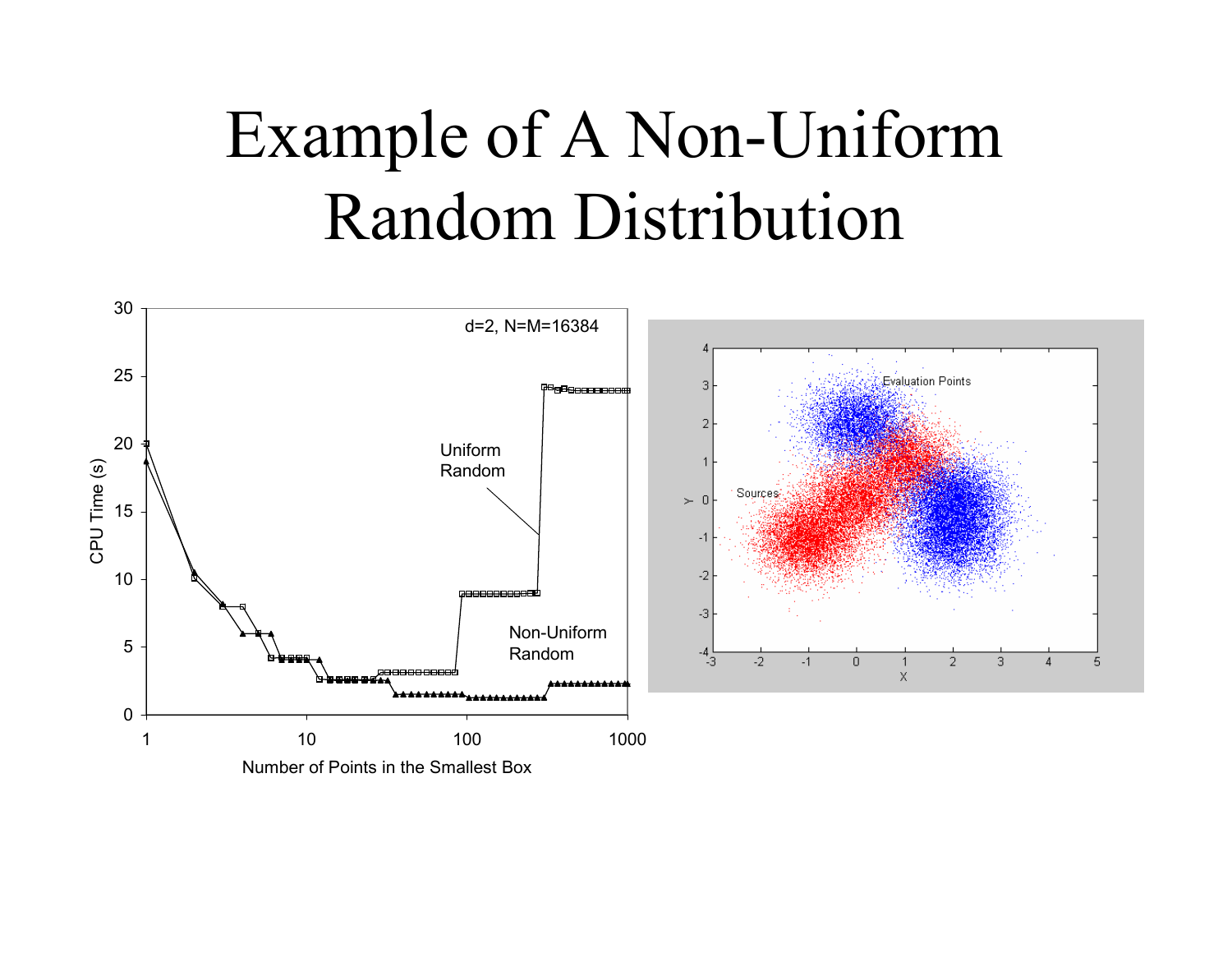### Domains of Expansion Validity (1)

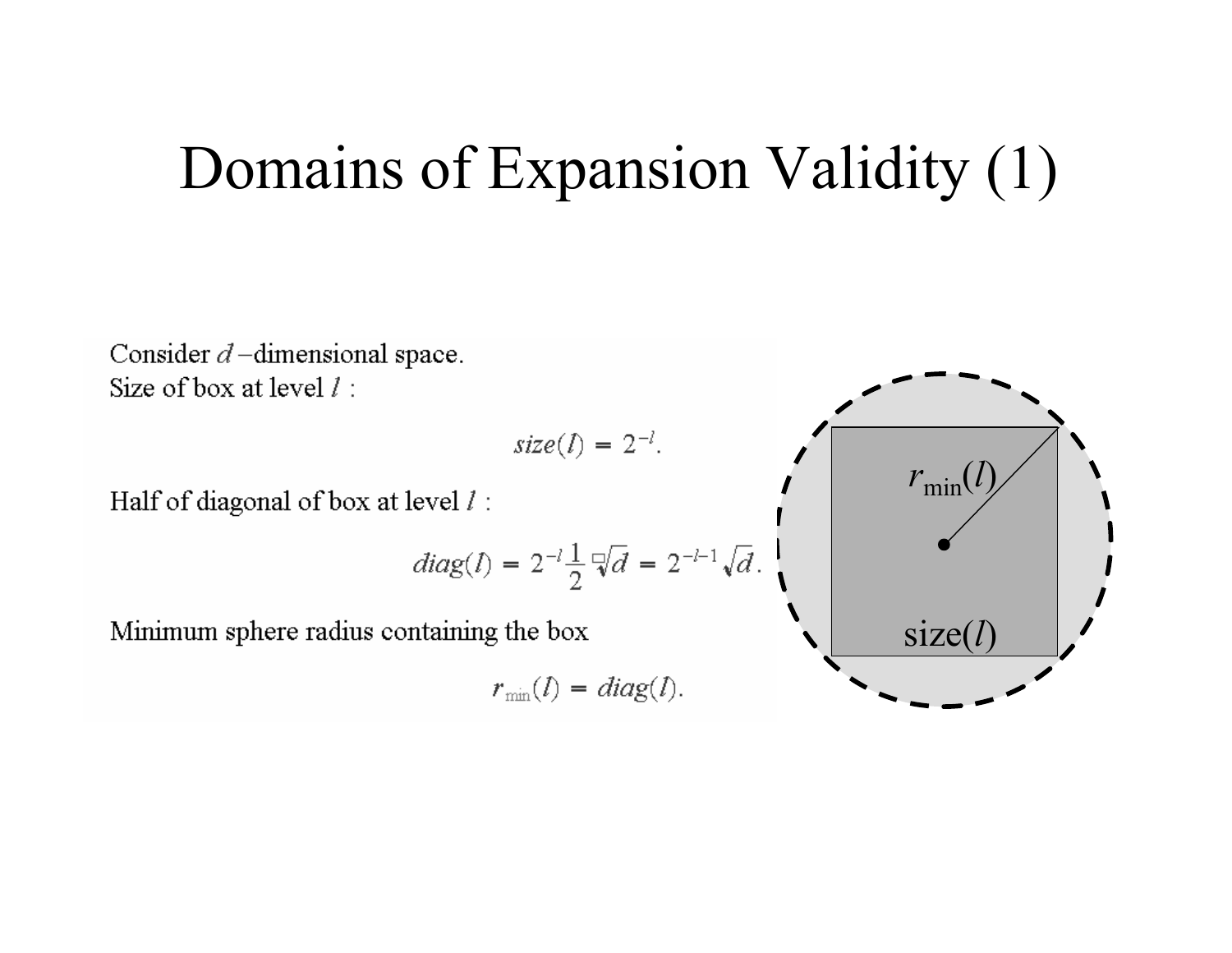# Domains of Expansion Validity (2)

R-expansion S-expansion

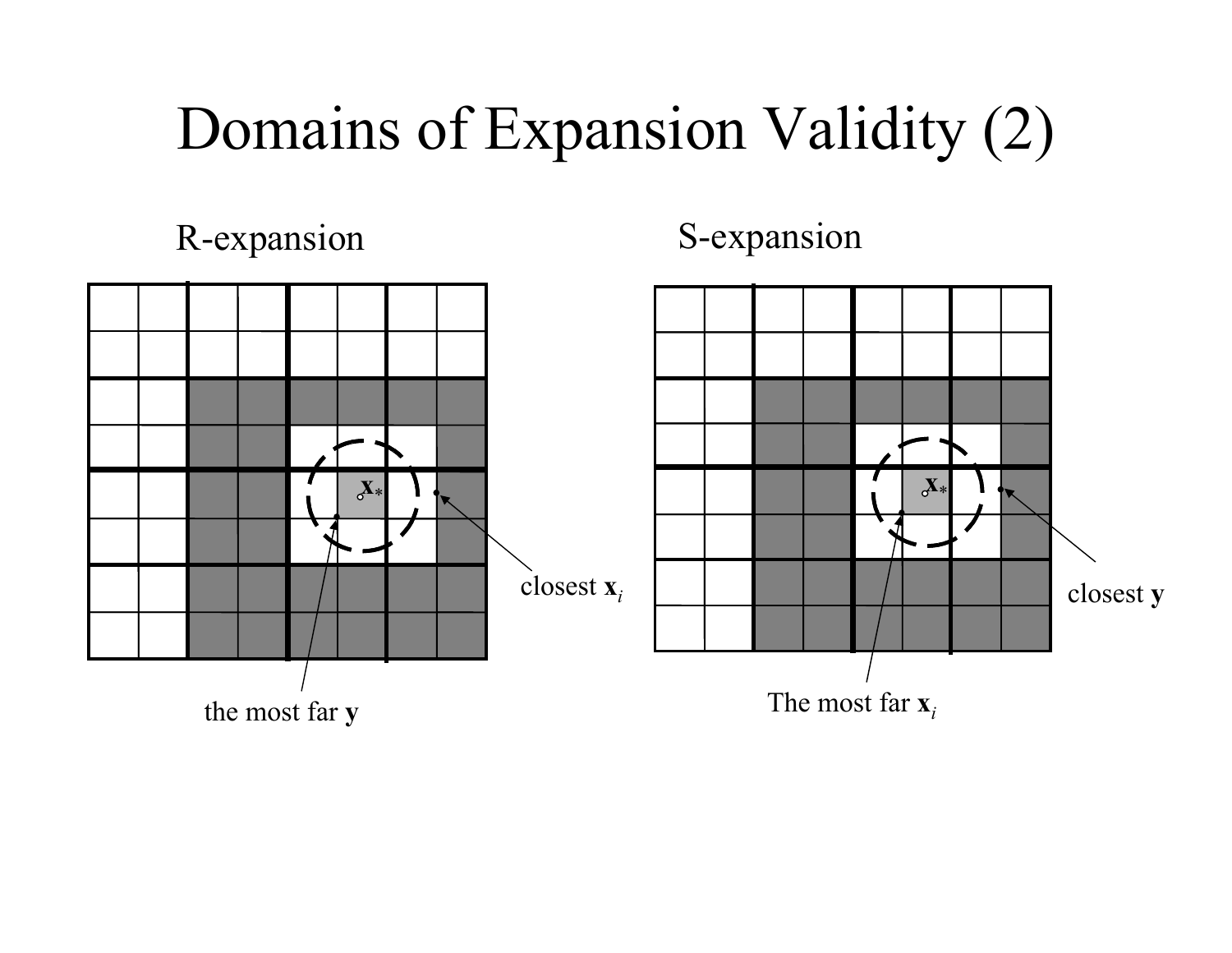### Domains of Expansion Validity (3). R-expansion.

O Potentials (functions) can be factorized as (local expansion):

$$
\Phi(\mathbf{x}_i, \mathbf{y}) = \mathbf{A}(\mathbf{x}_i, \mathbf{x}_*) \circ \mathbf{R}(\mathbf{y} - \mathbf{x}_*), \quad |\mathbf{y} - \mathbf{x}_*| < r < |\mathbf{x}_i - \mathbf{x}_*|, \quad i = 1, \dots, N
$$

$$
|\mathbf{x}_i - \mathbf{x}_*| \leqslant r_{\min}(\mathbf{x}),
$$
  

$$
|\mathbf{x}_i - \mathbf{x}_*| \geqslant \frac{3}{2} \text{size}(l).
$$

9.

Strict inequality

i 
$$
r_{min}(l) < \frac{3}{2} size(l)
$$
  
  $2^{-l-1} \sqrt{d} < \frac{3}{2} 2^{-l}, \quad d <$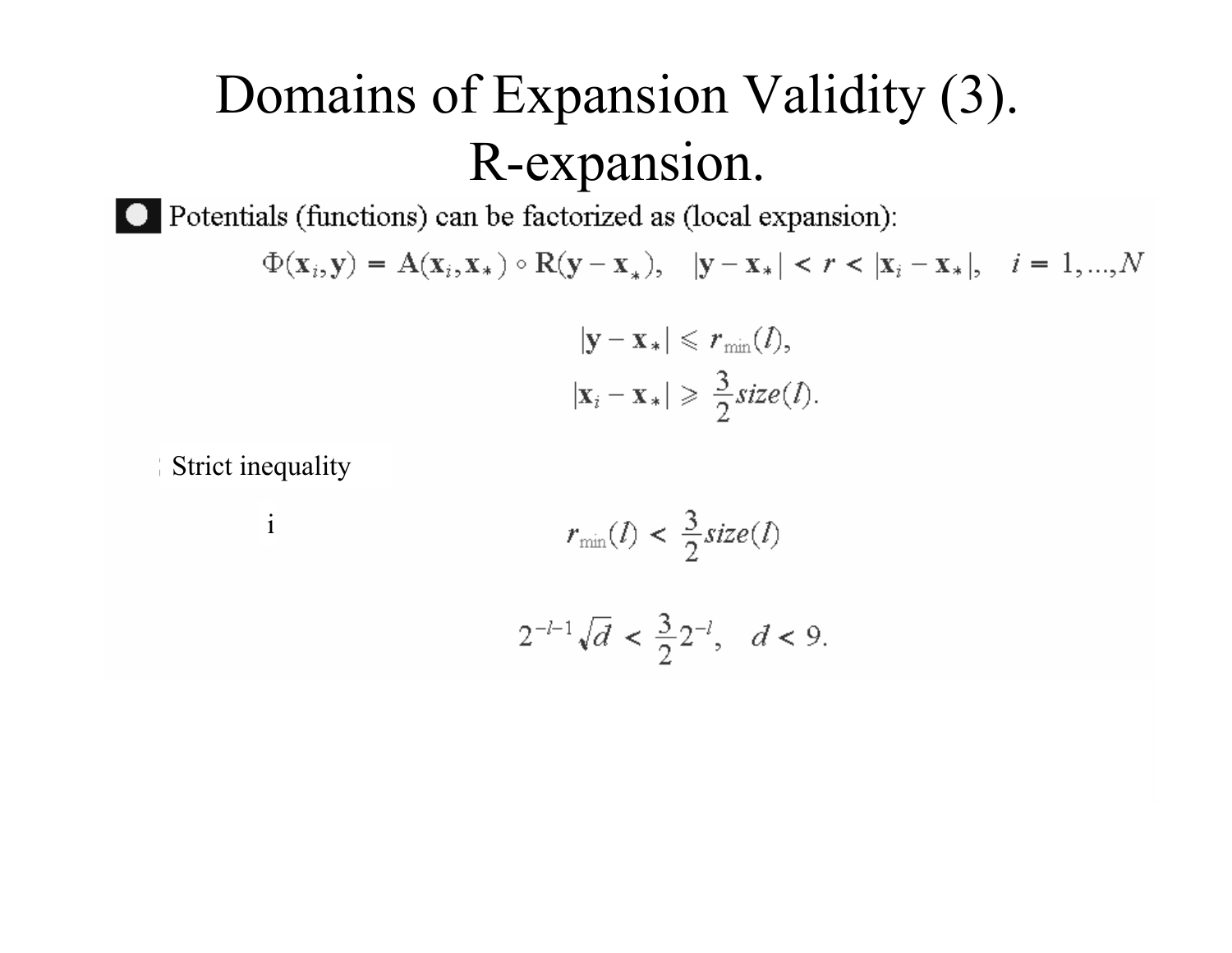### Domains of Expansion Validity (4). S-expansion.

Potentials (functions) can be factorized as (far field expansion):

 $\Phi(\mathbf{x}_i, \mathbf{y}) = \mathbf{B}(\mathbf{x}_i, \mathbf{x}_*) \circ \mathbf{S}(\mathbf{y} - \mathbf{x}_*)$ ,  $|\mathbf{y} - \mathbf{x}_*| > R > |\mathbf{x}_i - \mathbf{x}_*|$ ,  $i = 1, ..., N$ 

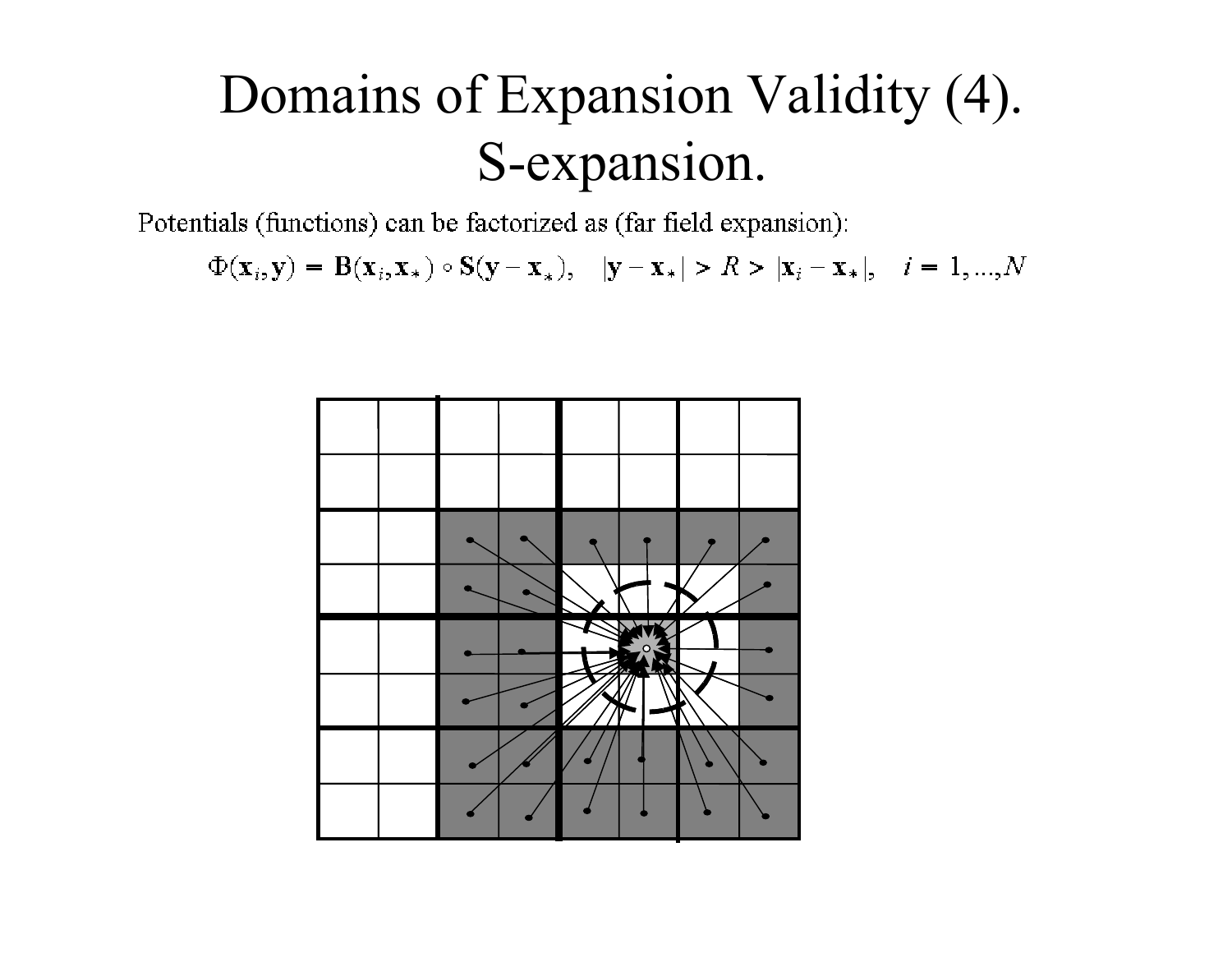### Domains of Expansion Validity (5). R|R and S|S-translations.

 $\bigcirc$  R-expansion coefficients can be R|R-translated:

 $|\mathbf{y}-\mathbf{x}_{*2}|$  <  $|\mathbf{x}_{i}-\mathbf{x}_{*1}|$  -  $|\mathbf{x}_{*1}-\mathbf{x}_{*2}|$ :  $A(x_i, x_{*2}) = (R|R)(x_{*2} - x_{*1})A(x_i, x_{*1})$  No additional constraints

 $\bigcirc$  S-expansion coefficients can be S|S-translated:

$$
|\mathbf{y} - \mathbf{x}_{*2}| > |\mathbf{x}_{*1} - \mathbf{x}_{*2}| + |\mathbf{x}_{i} - \mathbf{x}_{*1}|,
$$
  
\n
$$
B(\mathbf{x}_{i}, \mathbf{x}_{*2}) = (S|S)(\mathbf{x}_{*2} - \mathbf{x}_{*1})B(\mathbf{x}_{i}, \mathbf{x}_{*1})
$$



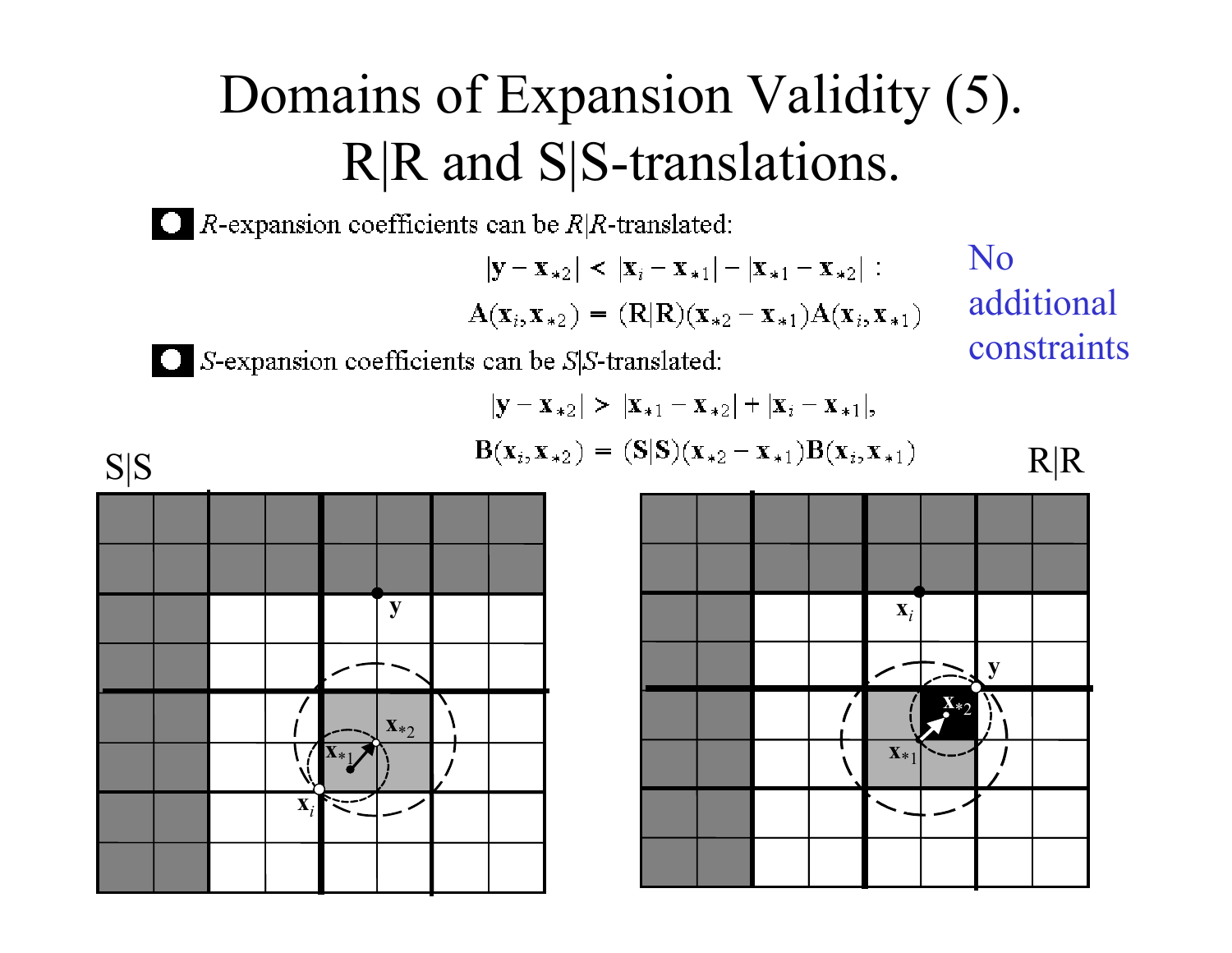### Domains of Expansion Validity (6). S|R-translation.

 $\Box$  S-expansion coefficients can be S|R-translated (converted to R-expansion coefficients)

$$
|\mathbf{y} - \mathbf{x}_{*2}| < |\mathbf{x}_{*1} - \mathbf{x}_{*2}| - |\mathbf{x}_{i} - \mathbf{x}_{*1}|,
$$
  

$$
A(\mathbf{x}_{i}, \mathbf{x}_{*2}) = (S|R)(\mathbf{x}_{*2} - \mathbf{x}_{*1})B(\mathbf{x}_{i}, \mathbf{x}_{*1})
$$



$$
|\mathbf{y} - \mathbf{x}_{*}| < r_{\min}(l), \quad |\mathbf{x}_{i} - \mathbf{x}_{*}| < r_{\min}(l),
$$
  
\n
$$
\min|\mathbf{x}_{*1} - \mathbf{x}_{*2}| = 2size(l).
$$
  
\n
$$
2^{-l-1}\sqrt{d} + 2^{-l-1}\sqrt{d} \le 2^{-l+1}, \quad d < 4.
$$

 $d < 4$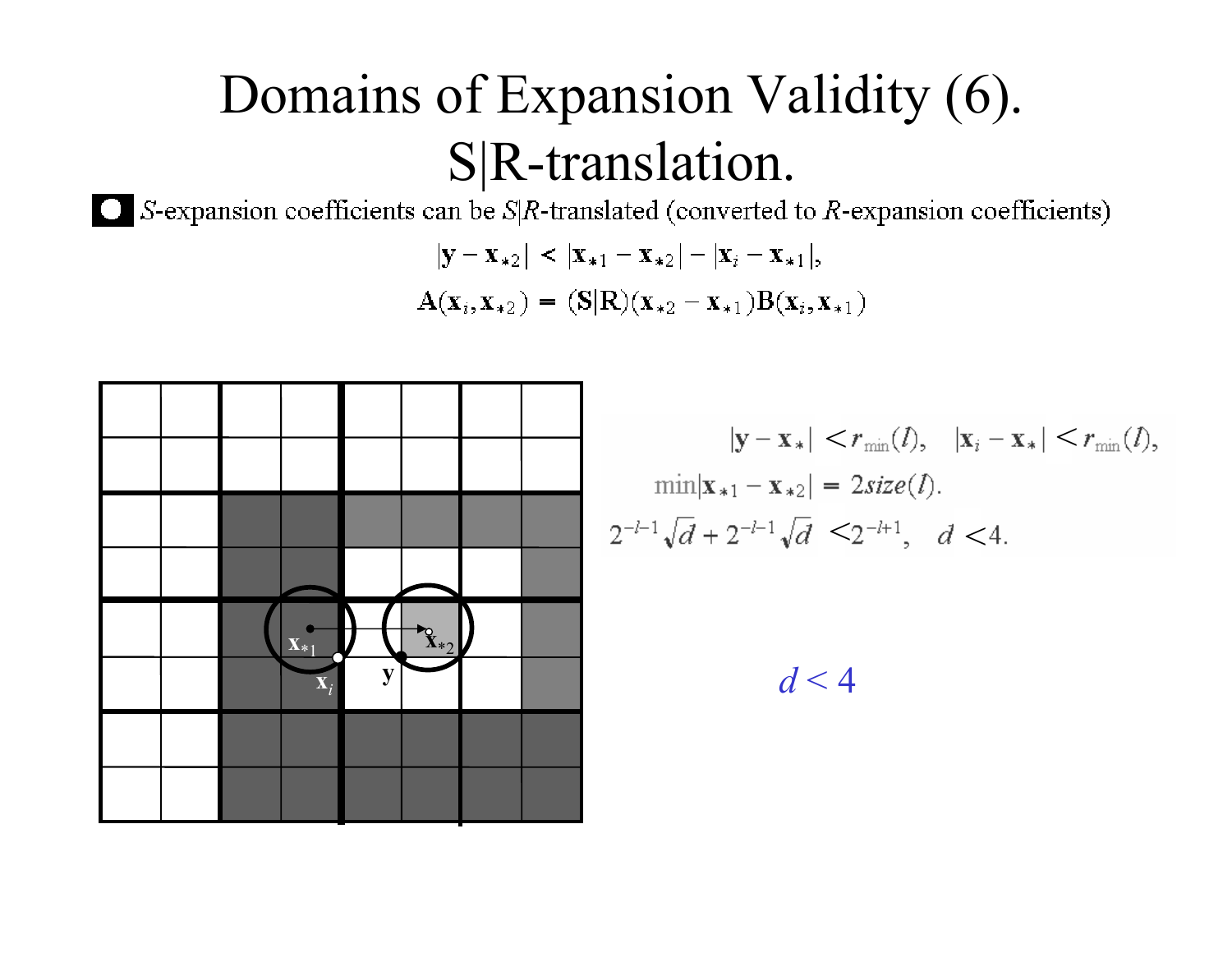What to do in larger dimensions?

# Neighborhood Increase Technique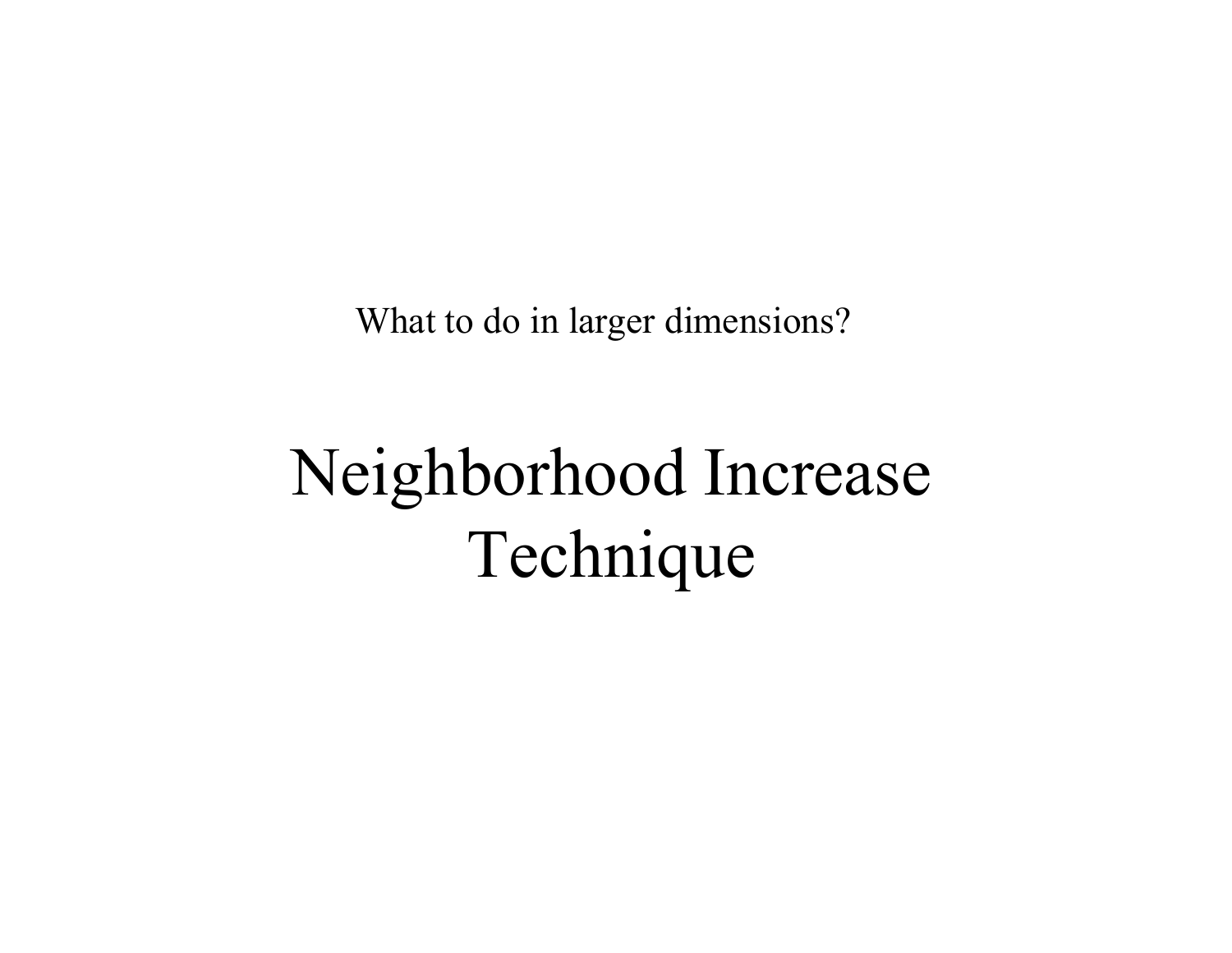# Neighborhood Increase Technique

Recipe: Build a fractal structure with larger neighborhood Everything works by the same way, but  $E_2$  and  $E_4$  are larger We need only:  $E_3 = E_2, E_3(Parent(n), l-1) \text{U} E_4(n, l) = E_3(n, l).$ 



1-neighborhood

2-neighborhoods

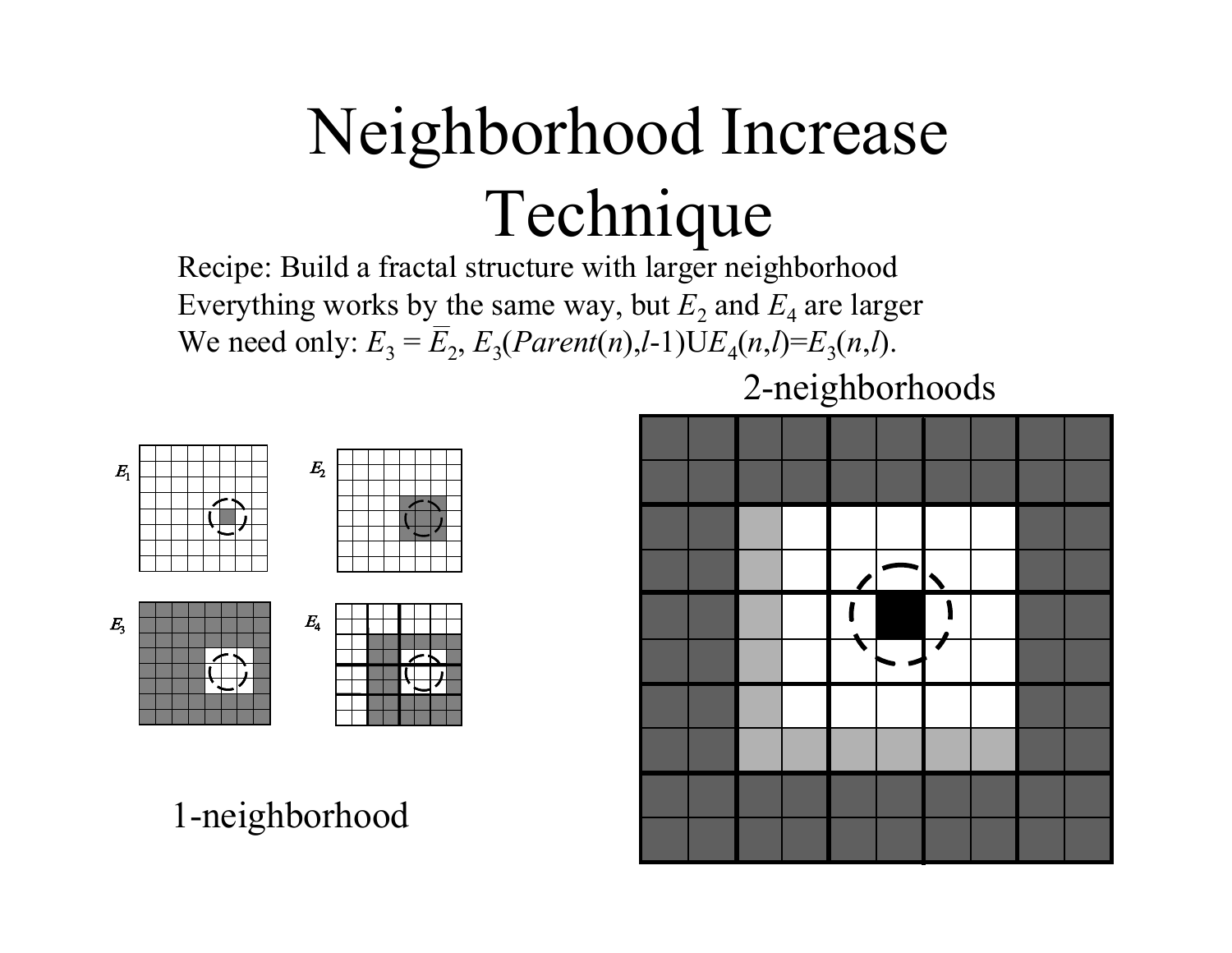# Neighborhood Increase Technique

Advantages:

1) Enables larger dimensionality of the problem;

2) Smaller error (or smaller truncation number). (Error of the MLFMM will be considered in a separate lecture).

Unfortunately, cannot Increase Indefinitely…

Disadvantages:

- 1) Usually larger number of operations;
- 2) Costly search of nonempty boxes in the neighborhood.